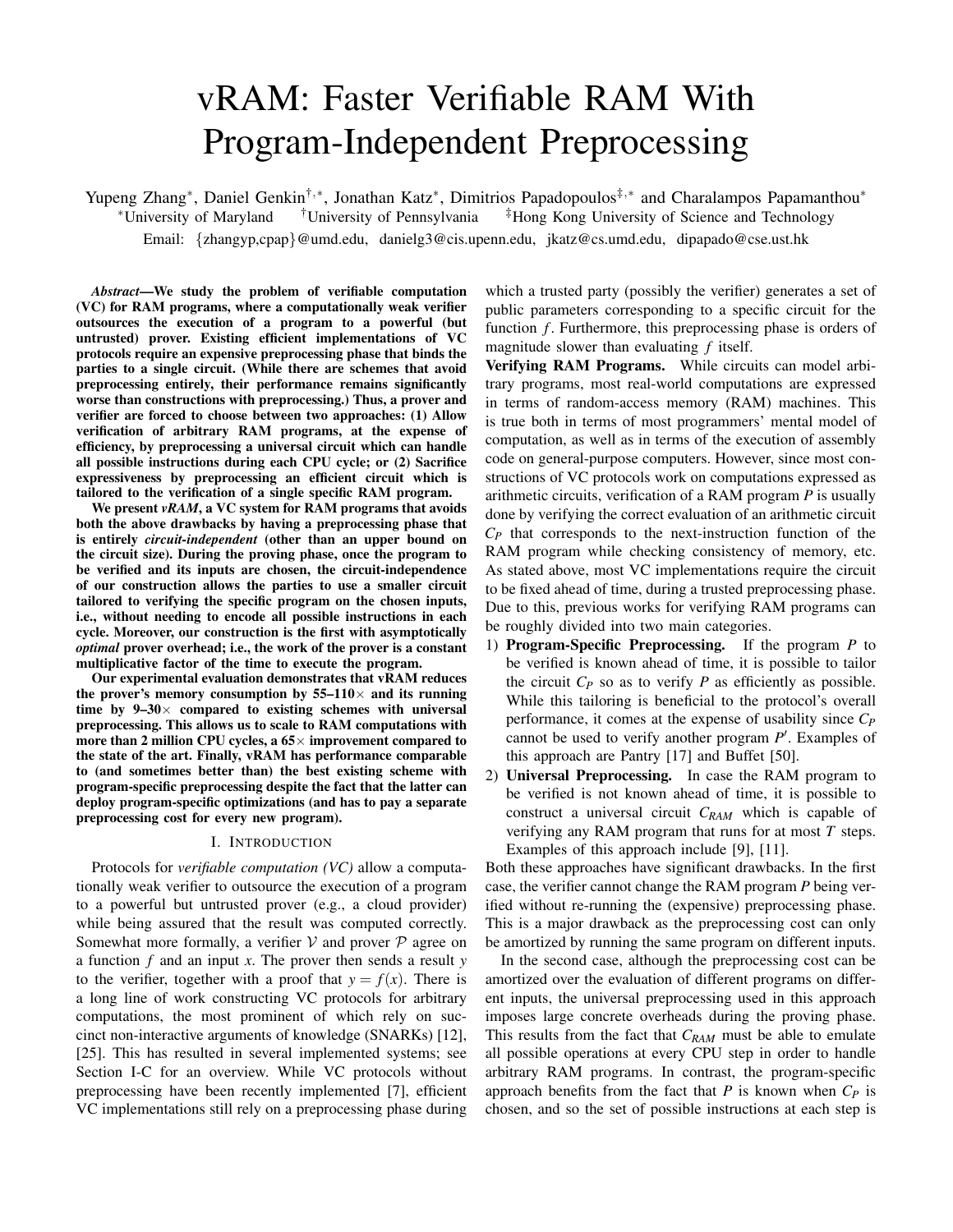potentially much smaller.

Two notable exceptions to the above are the works of [7], [10], which do not need a preprocessing phase tied to a specific circuit. However, the concrete cost of these systems remains significantly higher than that of the preprocessingbased solutions mentioned above. (See Section V-C.)

Thus, in this paper we thus ask the following question: *Is it possible to construct a VC protocol for RAM programs which has similar (or even better) performance than what is achievable with program-specific preprocessing, but without knowing the program during the preprocessing phase?*

## *A. Our Results*

We answer the above question in the affirmative by presenting *vRAM*, a VC protocol for RAM programs that improves the performance of previous works both concretely and asymptotically. In particular, our system achieves performance similar to (and often better than) state-of-the art systems with programspecific preprocessing, but without requiring the RAM program to be fixed during the preprocessing phase. This allows a single execution of the preprocessing phase to be used for verifying arbitrary RAM programs (running for some bounded number of steps) afterwards.

Our starting point is vSQL [52], a system for verifying SQL queries on outsourced databases. While not presented as such, vSQL can be viewed as a VC scheme that has a preprocessing phase that does not depend on a specific circuit beyond an upper bound on the circuit's input size. vRAM relies on two novel improvements to vSQL:

- 1) *Extending Expressiveness.* The vSQL protocol is only efficient for a specific type of circuits which correspond to SQL queries. We improve expressiveness by extending the class of circuits it can efficiently handle. We then show that the resulting protocol is an *argument of knowledge* (cf. Definition 1) with circuit-independent preprocessing.
- 2) *New RAM Reduction.* Exploiting circuit-independent preprocessing, we devise a new RAM-to-circuit reduction that reduces the concrete size of the circuit to be verified. In more detail: circuit-independent preprocessing allows the prover to construct "on the fly" during the proving phase a circuit that is optimized for a specific input. Thus, for each step of the RAM program, the produced circuit checks only the instruction that is actually executed for the given input.

A Linear Time Prover. vRAM is the first verifiable RAM protocol with asymptotically *optimal* prover overhead. In particular, for a RAM program  $P$  of size  $\ell$  running for  $T$  steps, the prover time in vRAM is  $O(T + \ell)$  (asymptotically the same as simply executing *P*), whereas previous approaches required time  $O((\ell+T)$ polylog $(T+\ell))$ .

Experimental Evaluation. We provide an experimental evaluation of vRAM's performance as well as compare vRAM with state-of-the-art-implementations in both the programspecific [50] and universal [11] preprocessing setting (cf. Section V). When verifying RAM programs not known during the preprocessing phase, we improve the prover's running time by  $9-30\times$  as compared to prior work [11]. On the other

hand, compared to systems using program-specific preprocessing [50] vRAM achieves very similar prover performance; in fact, in some cases our prover is faster despite the fact that systems with program-specific preprocessing can deploy programspecific optimizations during the preprocessing phase.

We also show that vRAM is much better in terms of memory consumption, which is currently the main bottleneck for running large instances of verifiable computation. vRAM achieves an improvement of  $55-110\times$  in terms of memory consumption compared to [11], which allows us to prove computations involving more than 2 million CPU cycles with 256GB memory (65 $\times$  more than [11]). The improvements achieved by vRAM come at the cost of increased verifier's running time and proof size, however these still remain well within the capabilities of modern machines. In Section V-B we discuss the practical limitations of our approach and provide estimations for instances where VC can be applicable.

Architecture Independence. Another advantage of vRAM's circuit independent preprocessing is that it can use information obtained *after* executing the computation to optimize the RAM architecture to be used for its verification. Any parameter of the architecture (number of registers, register width, instruction set, etc.) can be tweaked so as to reduce the size of produced circuit to be verified. Finally, our construction naturally supports both arithmetic circuits and RAM programs with a *single* preprocessing phase, allowing the parties to selectively choose the optimal representation for a particular program. Thus, if the computation has a "nice" arithmetic circuit representation, one may even avoid RAM architecture entirely. These features can result in further performance improvements, as we demonstrate in Section V-D.

#### *B. Overview of Our Techniques*

As mentioned earlier, our starting point is vSQL [52] which can be shown to be a VC scheme that efficiently handles circuits that mostly consist of parallel copies of a single sub-circuit. While circuits that are constructed from SQL queries typically have this structure, this is not the case for circuits constructed via our RAM-to-circuit encoding, since each program step can perform a different instruction, thus resulting in a different sub-circuit.

Before describing our results and addressing this issue, we briefly review vSQL. At a high level, vSQL combines the interactive proof of [19], [45], [46] (these are based on [28], and we refer to all of these variants as the *CMT protocol* in the paper) with an extractable verifiable polynomial delegation (VPD) protocol [39]. The CMT protocol can be used to verify the correct evaluation of a circuit  $C$  on an input  $x$ , assuming that in the final step the verifier can evaluate a specific polynomial  $p_x$  that depends only on x (and not on C). The latter is done using a VPD protocol, which is the only part of the construction that requires preprocessing. The VPD protocol is extractable, which guarantees that the prover "knows" an input that makes the circuit evaluate to the specified output; this can be used to support NP computations that use auxiliary input (provided by the prover).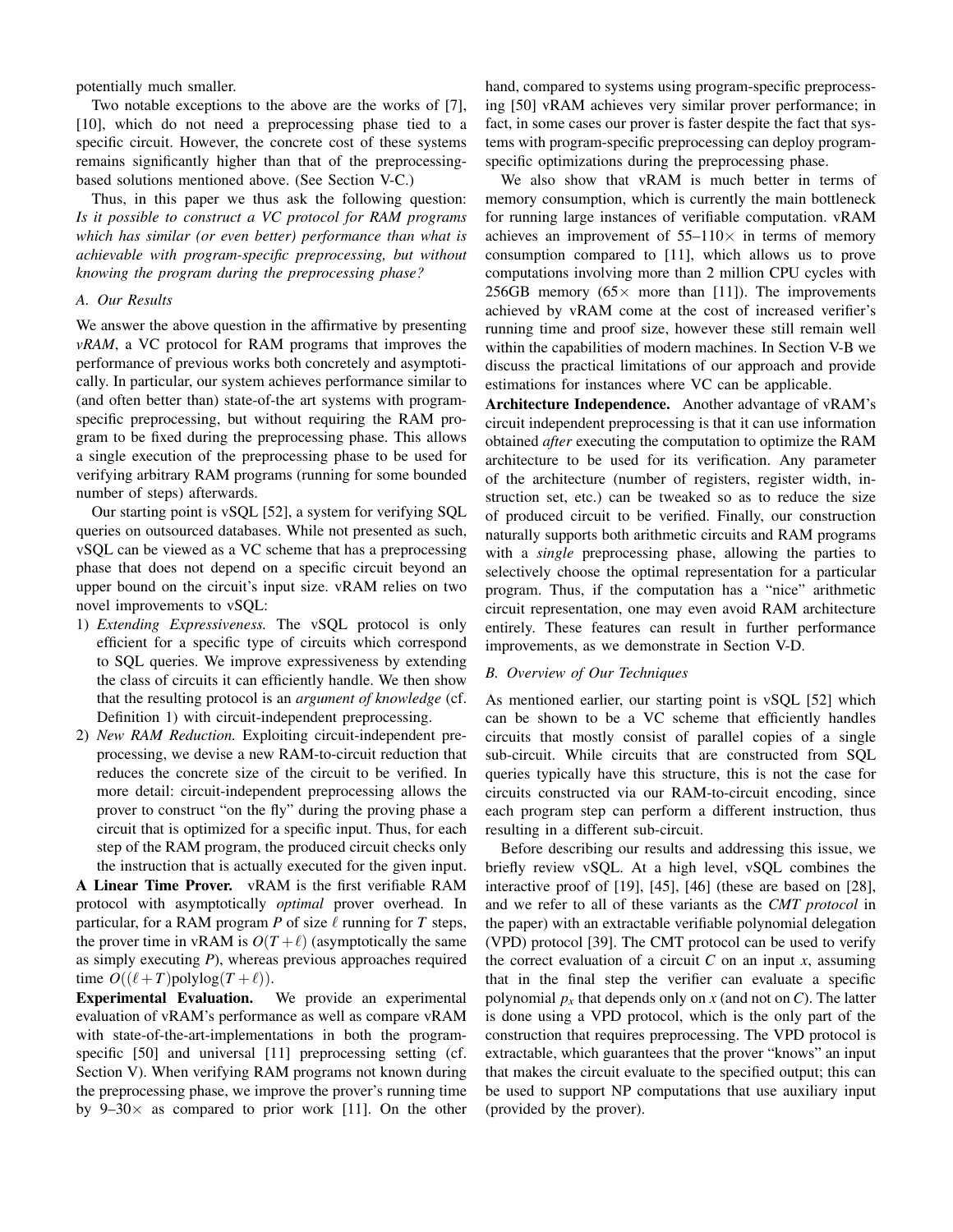Improving the CMT Protocol. Athough the original CMT protocol [19] can handle arbitrary arithmetic circuits, it is especially efficient for highly regular circuits and in particular circuits that consist of parallel copies of identical subcircuits [45]. In Section IV-A, we show how to modify the CMT protocol to efficiently handle circuits that consist of (non-interconnected) parallel copies of *different* sub-circuits. At a high level, we achieve this by refactoring the recursive equation used for the CMT protocol, adding an additional variable that corresponds to the positionof a sub-circuit in the larger circuit. In this way, we can efficiently handle varying wiring patterns across different sub-circuits. This improvement is crucial for improving the concrete efficiency of our VC system for RAM programs (since each program step may perform a different instruction, resulting in entirely different sub-circuits), and may be of independent interest since it expands the type of computations that are efficiently supported by the CMT protocol.

Improving the VPD Protocol. We also present a more efficient version of the VPD protocol used by vSQL [52]. We do this by augmenting the selectively secure scheme of Papamanthou et al. [39] to make it both adaptively secure and extractable (see Section IV-B), by including additional terms in the proof. As compared to the VPD scheme used in vSQL, this reduces the prover time for multilinear polynomials (i.e., multivariate polynomials of degree 1 in each variable) from quasi-linear to linear in the number of monomials, and improves concrete efficiency by 2–4×.

New RAM Reduction. Previous RAM-to-circuit reductions rely on a circuit *CRAM* that can handle any possible instruction at any given CPU step. The circuit *CRAM* is composed of *T* copies of a smaller circuit *Cexe* that can verify all possible instructions (where the *i*-th copy of *Cexe* verifies the *i*-th RAM step, and *T* is a bound on the total number of steps). As mentioned above, this approach "wastes resources" as eventually only one instruction will be executed at each step.

In existing constructions that handle arbitrary programs this waste is unavoidable since *CRAM* must be fixed during the preprocessing phase, before it is known which instruction will occur at each step. However, since our argument system has circuit-independent preprocessing, we can generate the circuit *CRAM* during the proving phase, *after* the prover executes program *P* on input *x*. This allows us to replace *CRAM* with a circuit *C<sup>P</sup>* which is constructed *on-the-fly* by the prover and is *optimized for the execution of P on x*. In particular, we "customize" the *i*-th copy of *Cexe* to only contain the gates needed to verify the specific instruction executed during the *i*-th step of *P* on input *x*. While this significantly reduces the size of the produced circuit, it raises a subtle issue: *C<sup>P</sup>* no longer has a succinct representation and, in the worst case, can only be described by giving the sequence of *T* instructions. Applying an argument system with circuit-independent preprocessing to such a circuit results in having the verifier's overhead be  $\Omega(T)$ (since he must, at the very least, hold a description of the circuit) which is as large as evaluating *P*. In Section III, we show how this can be avoided via a new reduction in which the different copies of *Cexe* are not arranged by their order of execution, but are instead sorted by instruction type. The result is that  $C_P$  can be described by simply listing the multiplicity of each instruction. Finally, since our protocol has public-coin verification, we can make it non-interactive in the random oracle model using the Fiat-Shamir heuristic [22].

### *C. Related Work*

Verifiable computation was formalized in [24], [41], but research on constructing interactive protocols for verifying general-purpose computations began much earlier with the works of Kilian [33] and Micali [38]. While those works have good asymptotic performance, and follow-up works further optimized those approaches (e.g., [6], [32]), subsequent implementations revealed that the concrete costs of those approaches are prohibitively high for the prover [44].

SNARKs. The next big breakthrough in general-purpose verifiable computation came with the work of Gennaro et al. [25] (building upon earlier work by Groth [30]), which introduced quadratic arithmetic programs (QAPs) and showed that they can be used to capture the correct evaluation of an arithmetic program. QAPs have since been the de-facto tool for constructing efficient succinct arguments of knowledge (SNARKs) [12], [14] that can be used to verify arbitrary NP computations. This has led to a long line of research providing both highly-optimized systems [40], [20], [47], [42], [9], [43], [35], [18], [23] and significant protocol refinements [36], [10], [21], [29]. Our solution shares intuition with some of these works, e.g., [20] also uses the technique of verifying heterogeneous sub-computations, whereas [47] produces an arithmetic circuit adapted for the given computation. Even though all of these works use different technical approaches, one theme remains common: while the verifier's performance is generally excellent, the concrete overhead for the prover (in terms of running time, memory consumption, etc.) remains prohibitive. We refer to [51] for a detailed survey.

Verifiable RAM Computation. A series of works [9], [10], [11], [17], [50], [7] consider the problem of verifying RAM computations by reducing the verification of a RAM program to the verification of a circuit. In Section V, we compare the performance of our system with the most efficient prior work in this direction [11], [50].

#### II. PRELIMINARIES

Throughout this paper we use standard notation for arithmetic circuits and multilinear extensions of polynomials (see Appendix A). To simplify notation, we implicitly assume that all field operations take constant time. Thus, whenever we report asymptotic complexities we omit a factor that is polylogarithmic in the field/group size.

Bilinear Pairings and Cryptographic Assumptions. We denote the generation of the bilinear map parameters by  $bp = (p, \mathbb{G}, \mathbb{G}_T, e, g) \leftarrow \text{BilGen}(1^{\lambda}), \text{ where } \lambda \text{ is the security}$ parameter,  $\mathbb{G}, \mathbb{G}_T$  are two groups of order p (with p a  $\lambda$ -bit prime),  $g \in \mathbb{G}$  is a generator, and  $e : \mathbb{G} \times \mathbb{G} \to \mathbb{G}_T$  is a bilinear map. The security of our constructions relies on the *q*-strong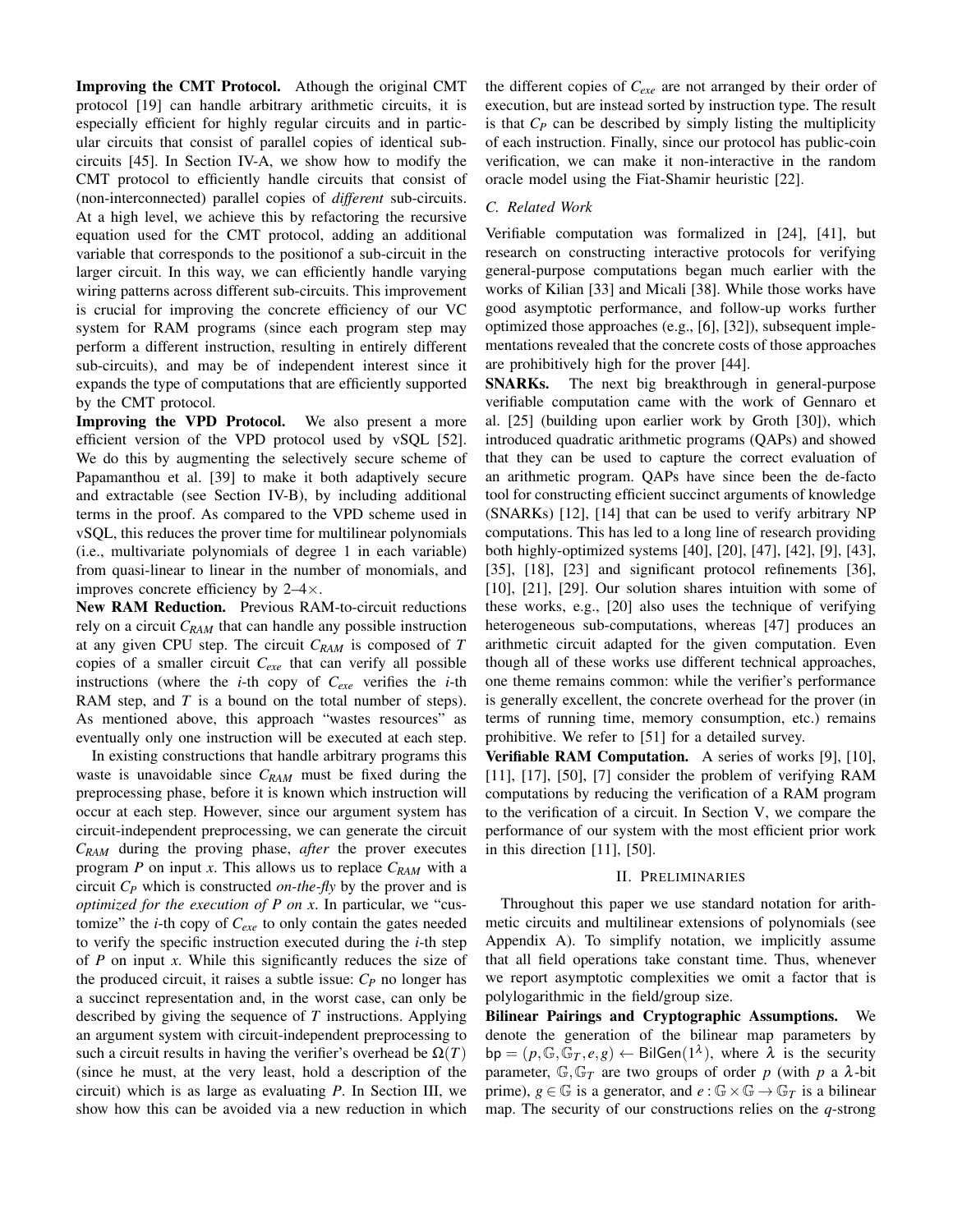bilinear Diffie-Hellman assumption [15] and a modified version of the *q*-power knowledge of exponent assumption [30], [52] (presented formally in Appendix B).

## *A. Argument Systems and Interactive proofs*

Argument Systems. An argument system for an NP relation *R* is a protocol that allows a computationally bounded prover  $P$  to convince a verifier  $V$  holding input x that " $\exists w$  such that  $(x; w) \in R$ ." Here, we focus on arguments of knowledge, i.e., if the prover convinces the verifier then it must know *w*. We adopt the definition of [25] which includes a parameter-generation phase executed by a trusted party.

Definition 1. *Let R be an NP relation. A tuple of algorithms*  $(\mathcal{G}, \mathcal{P}, \mathcal{V})$  *is an argument for R if the following holds.* 

- *Completeness. For every*  $(x; w) \in R$  *and*  $(\mathsf{pk}, \mathsf{vk})$  *output by*  $\mathcal{G}(1^{\lambda})$  *it holds that*  $\langle \mathcal{P}(\mathsf{pk},w),\mathcal{V}(\mathsf{vk})\rangle(x) = 1$ *.*
- *Knowledge Soundness. For any* PPT *prover* P ∗ *there exists a* PPT *extractor* E *which runs on the same randomness as*  $\mathcal{P}^*$  such that for any x we have  $Pr[(pk, vk) \leftarrow \mathcal{G}(1^{\lambda}); w \leftarrow$  $\mathcal{E}(\mathsf{pk}, x) : \langle \mathcal{P}^*(\mathsf{pk}), \mathcal{V}(\mathsf{vk}) \rangle(x) = 1 \land (x, w) \notin R \le \mathsf{neg}(\lambda).$

*We say that*  $(G, \mathcal{P}, \mathcal{V})$  *is a* **succinct** *argument system if the running time of*  $V$  *is* poly $(\lambda, |x|, \log |w|)$ *.* 

Interactive Proofs. An interactive proof [27] is a protocol that allows a prover P to convince a verifier V that  $f(x) = y$  where  $f, x, y$  are known to both parties. Here soundness is required even for an unbounded cheating prover.

Definition 2. *Let* λ *be a statistical soundness parameter. A pair of algorithms* (P,V) *is an interactive proof for a function f* with soundness  $\varepsilon(\lambda)$  *if:* 

- **Completeness.** For any  $f, x, y$  such that  $f(x) = y$  it holds *that*  $Pr[\langle \mathcal{P}, \mathcal{V} \rangle (f, x, y) = 1] = 1$ .
- **Soundness.** For any  $f, x, y$  such that  $f(x) \neq y$  and any prover  $\mathcal{P}^*$  *it holds that*  $\Pr[\langle \mathcal{P}^*, \mathcal{V} \rangle (f, x, y) = 1] \leq \varepsilon(\lambda)$ *.*

## *B. The CMT Protocol*

High-Level Overview. Cormode et al. [19] presented an efficient interactive proof (the CMT protocol) for arithmetic circuits. At a high level, the protocol proceeds as follows. Let *C* be a depth-*d* layered arithmetic circuit over a field F. The protocol starts by having the CMT prover P*cmt* claim that the output wires have value *y*. Next, the CMT protocol processes *C* one layer at a time, from layer 0 (the output gates) to layer *d* (the input gates). During the *i*th round,  $P_{cmt}$  reduces a claim about the values of *C*'s wires at layer *i* to a claim about the values of *C*'s wires in layer  $i+1$ . The protocol terminates after *d* rounds with a claim about the wire values at the input layer. Since the input *x* is known to the CMT verifier  $V_{cmt}$ , it can directly check P*cmt*'s claim. If the check succeeds, V*cmt* accepts *y* as the output of  $C(x)$ .

Notation. Before presenting a formal description of the CMT protocol, we establish some additional notation. We denote the number of gates in the *i*th layer of C by  $S_i$  and we set  $s_i = \lfloor \log S_i \rfloor$  (so  $s_i$  bits suffice to identify each gate is the *i*th layer). The evaluation of *C* on an input *x* assigns (in the natural way) a value from  $\mathbb F$  to each gate in *C* based on its output wire.

For each layer *i* of *C*, define the function  $V_i: \{0,1\}^{s_i} \to \mathbb{F}$  that takes as input a gate  $g \in \{0,1\}^{s_i}$  and outputs its value. Note that the values returned by  $V_d$  correspond to the values of the input layer of *C*, i.e., *x*. Finally, for each layer *i* we define functions add*<sup>i</sup>* , mult*<sup>i</sup>* that we call *C*'s *wiring predicates*. The function  $\text{add}_i: \{0,1\}^{s_{i-1}+2s_i} \to \{0,1\}$  takes as input a gate *g*<sup>1</sup> from layer *i* − 1 and two gates *g*2,*g*<sup>3</sup> from layer *i* and outputs 1 iff *g*<sup>1</sup> is an addition gate whose input wires are connected to  $g_2$  and  $g_3$ . The function mult<sub>*i*</sub> is defined similarly for multiplication gates. Notice that the value of a gate *g* at layer  $i < d$  can be computed as a function of the values of the gates at layer  $i+1$ , i.e.,  $V_i(g) = \sum_{u,v \in \{0,1\}^{s_{i+1}}} (add_{i+1}(g,u,v) \cdot$  $(V_{i+1}(u) + V_{i+1}(v)) + \text{mult}_{i+1}(g, u, v) \cdot (V_{i+1}(u) \cdot V_{i+1}(v))).$ 

**Protocol Details.** One way for  $V_{cmt}$  to check correctness of the values at layer *i* is to check that  $V_i(g)$  outputs the correct value of the *g*-th gate for every gate *g* in that layer. Since  $V_i(\cdot)$  is a summation of other values, this can be done using the sum-check protocol from Appendix C. However, the soundness guarantee of the sum-check protocol depends on the size of the underlying field. If *C* is defined over a small field (e.g., if C is a boolean circuit) we replace  $V_i$  with its multilinear extension  $\hat{V}_i$  defined over a larger field  $\mathbb F$  via

$$
\tilde{V}_i(z) = \sum_{g \in \{0,1\}^{s_i}, \mu, v \in \{0,1\}^{s_{i+1}}} f_{i,z}(g, u, v)
$$
\n
$$
\stackrel{\text{def}}{=} \sum_{g \in \{0,1\}^{s_i}, \mu, v \in \{0,1\}^{s_{i+1}}} \tilde{\beta}_i(z, g) \cdot \left(\tilde{\text{add}}_{i+1}(g, u, v) \cdot \tilde{V}_{i+1}(u) + \tilde{V}_{i+1}(v)) + \tilde{\text{mult}}_{i+1}(g, u, v) \cdot (\tilde{V}_{i+1}(u) \cdot \tilde{V}_{i+1}(v))\right)
$$
\n(1)

where  $\tilde{\text{add}}_i$  (resp., multilinear extension of  $\text{add}_i$ (resp., mult<sub>*i*</sub>) and  $\tilde{\beta}_i$  is the multilinear extension of the function that takes  $s_i$ -bit inputs  $z, g$  and outputs 1 iff  $a = b$ <sup>1</sup>

Assume for simplicity that *C* has a single output wire. The CMT protocol begins with  $P_{cmt}$  claiming  $y = V_0(0)$ . Then  $P_{cmt}$ and V*cmt* execute the sum-check protocol, which results in  $V_{cm}$ 's needing to check that  $V_0(0) = \sum_{g \in \{0,1\}^{\delta_0}} f_{0,0}(g, u, v)$ . In *u*,*v*∈{0,1} *s*1

turn, this requires the verifier to evaluate  $V_1$  on two random points  $q_1, q_2 \in \mathbb{F}^{s_1}$ . Since the verifier does not have the correct gate values for layer 1, it asks  $P_{cmt}$  to provide  $a_1 = V_1(q_1)$ and  $a_2 = V_1(q_2)$ . We have thus reduced the claim about the value of the gate in layer 0 to the validity of two claims about the gates in layer 1. Finally, in Appendix D, we describe the way to condense these two claims into a single claim about the gates in layer 1. Proceeding in this way layer by layer, the prover and verifier end with a claim about the value of  $V_d$ , which can be checked directly by the verifier who has access to the input *x*. In Appendix D we give a full description of the CMT protocol, and formally state its security and asymptotic performance guarantees.

#### *C. A Canonical RAM Architecture*

In this section we establish notation for a random-access machine supporting some instruction-set architecture.

<sup>&</sup>lt;sup>1</sup>Although using  $\tilde{\beta}$  is not strictly necessary [46], we use it since it improves efficiency when *C* is composed of many parallel copies of a smaller circuit  $C'$ .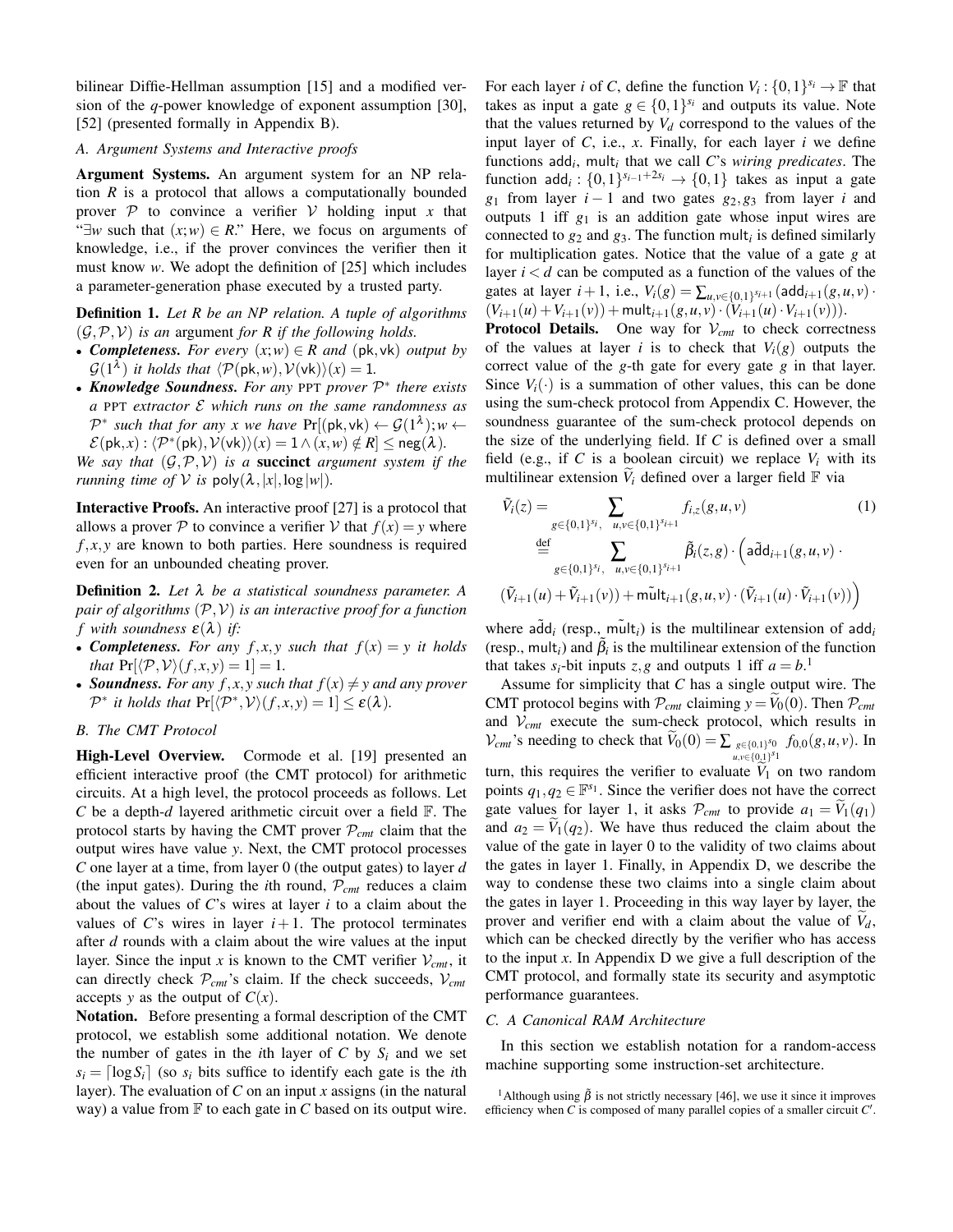| $S$ and $S^{**}$ | <i>t</i> , pc, $r_1, \ldots, r_K$ , O, flag, auxiliary <sup>2</sup>   |
|------------------|-----------------------------------------------------------------------|
| I and $I^{**}$   | line number, opcode, $i, j$ (source registers), $k$ (target register) |
|                  | a, t, O, b (denoting memory load or store)                            |
|                  | LA RIFI                                                               |

VALUES IN A STATE AND AN INSTRUCTION.

Hardware. We focus on RAM machine computations, where the machine is parametrized by the number of registers *K* and the register width (word size) *W*. The CPU state consists of a *W*-bit program counter (*pc*) and *K* general-purpose, *W*bit registers  $r_1, \ldots, r_K$ . Each instruction operates over two operands (registers) and stores its result in a third register, to which we shall refer as the destination register. The machine's memory is a randomly accessible array of 2*<sup>W</sup>* bytes. We also assume two read-only unidirectional tapes containing *W*-bit words. The first tape is used for the program input *x*, and the second tape may potentially be used for auxiliary input aux.

Program Execution. A program is a sequence of instructions, where each instruction has two operands (which are either register numbers or constants) and stores its result in a third register called the destination register. A random-access machine starts executing a program with all registers, its memory, and the program counter initialized to 0. At each step, the instruction pointed by the *pc* is executed. By default, every instruction increments the *pc* by one (i.e., pointing to the next instruction), but an instruction (e.g., jump) can also modify the *pc* directly to facilitate arbitrary control flow. The machine's inputs are the above-mentioned tapes, accessible via special read instructions, as well as the initial contents of its memory. The machine outputs either accept or reject. We say program *P* accepts input (*x*,aux) if the machine running program *P* with the specified input terminates with output accept.

Machine State and Instruction Encoding. We define the notion of machine *state* as the values of the machine's registers  $pc, r_1, \dots, r_K$  at any point during the program execution. Let  $S_1, \dots, S_T$  be a list of the machines states during the execution of some program  $P$ . We augment each state  $S_i$  to also include *i* in it, referring to *i* as *Si*'s *step number* as well as to include an additional field *O<sup>i</sup>* , referring to it as the instruction's *output field*. An *instruction I* contains information about what operation the machine should execute (e.g., addition, multiplication, etc.), the two source registers  $r_i, r_j$  as well as the target register  $r_k$ . For a specific program (which is a sequence of instructions)  $P = P_1, \dots, P_\ell$ , we augment every instruction  $P_i$  to include its location *i* (line number) within *P*. The detailed values in a state and an instruction used in our implementation is shown in Table I. We take as our set of available instructions from those used by TinyRAM [9], [11]. This is an ideal starting point for our implementation as the universal circuit for the TinyRAM CPU can be described by a relatively small arithmetic circuit. **Execution Traces.** The trace  $tr = (S_1, I_1, S_2, I_2, \ldots, I_{T-1}, S_T)$ of a program  $P$  on inputs  $x$ , aux is a sequence of CPU states and instructions, where  $S_1$  is the initial state and each  $S_i$  is produced by executing instruction  $I_{i-1}$  on  $S_{i-1}$ . A trace  $tr$  is

*valid* for a program *P* on input *x* if there is an aux such that  $P(x, aux)$  has trace *tr*. Similarly, a trace *tr* of a program *P* on input *x* is accepting if there exists aux such that *tr* is valid and we say that *P* accepts input  $(x, \text{aux})$ .

A Universal NP Relation for RAM Programs. The following  $NP$  relation  $RAM_{\ell,n,T}$  captures accepting RAM programs:

**Definition 3.** For  $\ell, n, T \in \mathbb{N}$ , relation  $RAM_{\ell, n, T}$  consists of *tuples*  $(P, x; aux)$  *such that: (i) P is a program with*  $\leq \ell$ *instructions, (ii) x is an input of*  $\leq$  *n* words, and (iii)  $P(x, aux)$ *accepts in*  $\leq T$  *steps.* 

## *D. Previous Reductions from RAM to Circuit Satisfiability*

Before describing our improvements, in this section we present previous approaches for constructing a circuit that can verify the execution of RAM programs. More specifically, given a time bound  $T$ , [11] constructs a circuit  $C$  such that for any RAM program *P*,  $\exists w$  :  $C(P, x; w) = 1$  if and only if ∃aux such that  $P(x;$ aux) accepts. Throughout this paper, unless otherwise noted, we do not distinguish between the program and the input data, and we let  $\ell$  be a bound on both the program length and the input size.

The circuit *C* takes as input a program *P* and a witness *w* that contains a trace  $tr = (S_1, I_1, S_2, I_2 \cdots, I_{T-1}, S_T)$  and aux. *C* then outputs 1 only if  $S_1$  is the initial state,  $S_T$  is an accepting state, and the following hold at every step *i* in *tr*:

- 1) **Correct Instruction Execution.** State  $S_{i+1}$  is obtained from  $S_i$  after executing instruction  $I_i$ .
- 2) Correct Instruction Fetches. *I<sup>i</sup>* is the instruction in *P* pointed to by the program counter  $(pc)$  in  $S_i$ . If  $i = 1$  we require that  $pc = 0$ .
- 3) **Correct Memory Accesses.** If  $I_i$  is a load instruction accessing address *a* then the value loaded is *v*, where *v* is the last value written to address *a* by some previous instruction (and  $v = 0$  if  $I_i$  is the first load from *a*.)

In order to verify the above three conditions, the circuit *C* is constructed from three sub-circuits *Cexe*, *Cmem*, and *Croute* (cf. Figure 1(left)), which we explain below.

Ensuring Correct Instruction Execution. To ensure (1), every triple  $S_i$ ,  $I_i$ ,  $S_{i+1}$  is given as input to a circuit  $C_{exe}$  which performs the following two checks. (a) Check that the value  $O_i$  in  $S_i$  is correctly computed by executing  $I_i$ <sup>3</sup>. In case  $I_i$  is a memory load instruction, *Cexe* optimistically assumes that the loaded value  $O_i$  is correct (this will be tested separately when checking memory accesses). (b) Check that  $O_i$  is equal to  $r_j$ of  $S_{i+1}$  (or  $pc_{i+1}$  in case of jump), all other registers of  $S_{i+1}$ are the same as  $S_i$ ,  $S_i$ 's step number is indeed *i* and  $pc_i$  is equal to the line number of  $I_i$  in  $P$  (as encoded in  $I_i$ ).

Ensuring Correct Instruction Fetches. To ensure (2), *C* must check that the instruction  $I_i$  is fetched from the location in the program *P* pointed by  $pc_i$  in state  $S_i$  (i.e., that  $I_i$ is the  $pc_i$ -th instruction in *P*). In [11], this is achieved by storing *P* in memory and then loading instructions before they are executed. Formally, a booting sequence  $B_1, \ldots, B_\ell$  is

<sup>&</sup>lt;sup>2</sup>Auxiliary includes data from the prover for efficient implementation purposes, i.e., bit-decomposition of the values for computation modulo  $2^{32}$ and bits denoting whether an instruction is jump, memory store or load.

<sup>&</sup>lt;sup>3</sup>If  $I_i$  is a memory instruction,  $O_i$  is the loaded or stored value; if  $I_i$  is a jump instruction,  $O_i$  is the jump destination.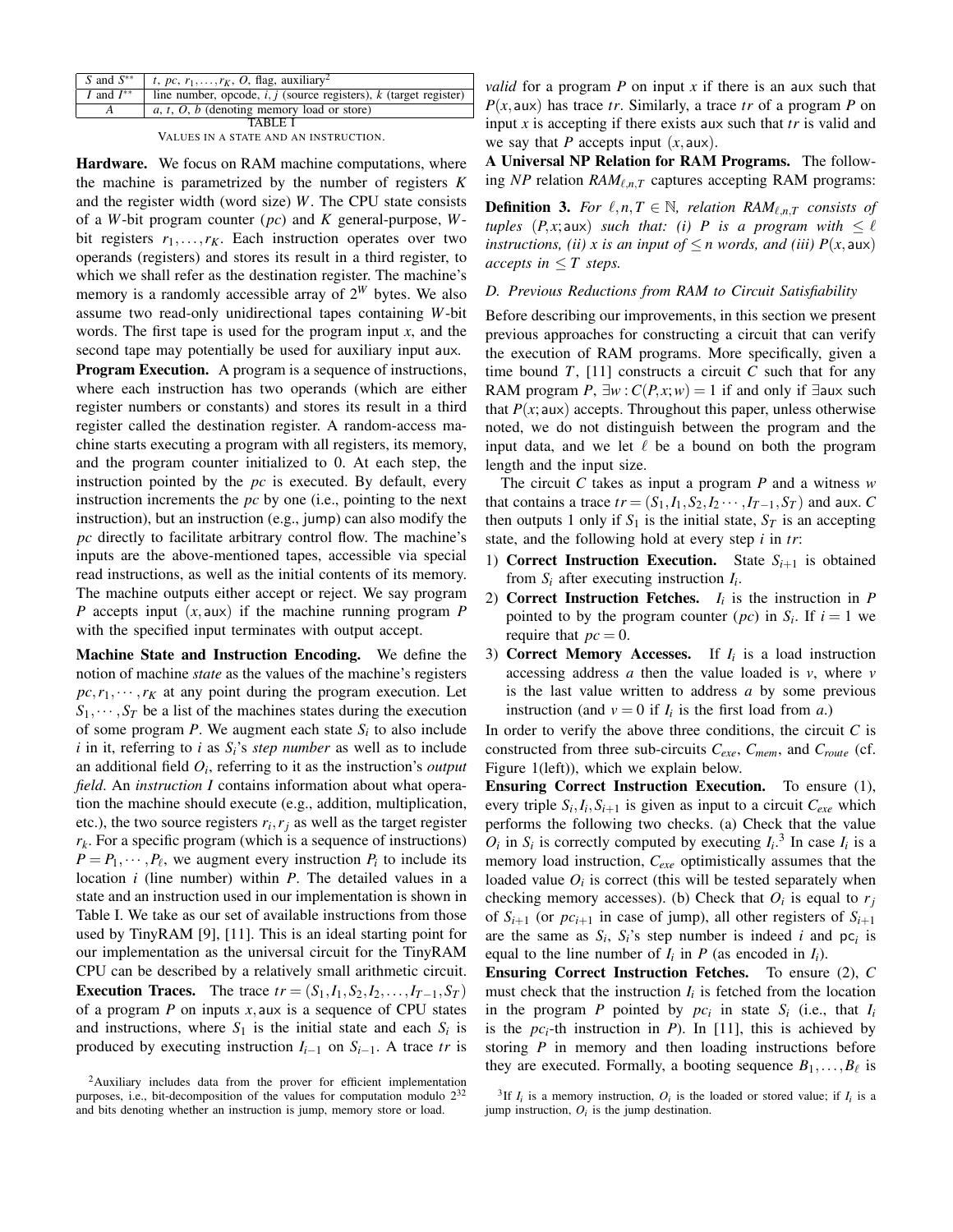prepended to the trace  $tr$ , with  $B_i$  storing the *i*-th instruction of *P* in memory at address *i*. This results in a new trace  $tr = (B_1, \dots, B_\ell, S_1, I_1, S_2, I_2 \dots, I_{T-1}, S_T)$  of length  $2T + \ell$ . Each  $I_i \in tr$  is then viewed as two operations: One is a load operation fetching an instruction from the memory address pointed by its line number, and the other is  $I_i$  itself. In this way, the correctness of instruction fetches is reduced to checking the consistency of the memory stores and loads performed by *B*s and *I*s, which we describe next.

Ensuring Correct Memory Accesses. To ensure (3), Ben-Sasson et al. [11] include in *w* an additional trace  $tr^*$  =  $(A_1, \dots, A_{2T+\ell})$ , which is a permuted version of *tr* where: (a) all the states in which a memory access is performed are sorted by the memory address *a* being accessed (with ties broken by their step number in *tr*), and (2) non-memory instructions are pushed to the end of *tr*. Notice that  $B_i$  and  $I_i$  are also sorted, using the addresses *i* and the line number respectively. For two adjacent entries  $A_i, A_{i+1} \in tr^*$  with outputs  $O_i, O_{i+1}$ , step numbers  $t_i, t_{i+1}$  and accessing addresses  $a_i, a_{i+1}$ , respectively, the circuit *Cmem* checks the following:<sup>4</sup>

- If  $a_i = a_{i+1}$  then  $t_i < t_{i+1}$ . If  $A_{i+1}$  is a load instruction, the loaded value  $O_{i+1}$  is the same as the value  $O_i$  stored or loaded by *A<sup>i</sup>* .
- If  $a_i \neq a_{i+1}$  then  $a_{i+1} > a_i$ , and if  $A_{i+1}$  is a load instruction then  $O_{i+1} = 0$ .

Checking Consistency Between *tr* and *tr*∗ . Finally, *C* must ensure that *tr*∗ is a copy of *tr* that contains exactly the same states and instructions, just sorted by their accessed addresses. Note that the fact that *tr*∗ is sorted correctly has already been checked by *Cmem*. Hence, it remains to ensure that a state appears in *tr*∗ if and only if it appears in *tr*. This can be done by checking that there exists a permutation  $\pi$  such that  $\pi(tr^*) = tr$ . To that end, *C* contains a sub-circuit  $C_{route}$  which implements a  $O(T \log T)$  switching network that routes every entry in *tr* to its matching entry in *tr*∗ . The control bits used for the switching network (which specifies the permutation  $\pi$ ) are provided by the prover and included in *w*.

**Overall Complexity.** For a program of size  $\ell$  running for *T* steps, the above reduction yields a circuit *C* of size  $T \cdot$  $|C_{exe}| + (2T + \ell) \cdot |C_{mem}| + |C_{route}|$ . Since  $C_{exe}, C_{mem}$  are fixed for a given architecture (i.e., they are independent of  $T, \ell$ ), and *C*<sub>route</sub> can be implemented using  $O((T + \ell) \cdot \log(T + \ell))$  gates, we have  $|C| = O((T + \ell) \cdot \log(T + \ell)).$ 

### III. OUR INTERACTIVE ARGUMENT FOR RAM PROGRAMS

In this section, we present our argument for verifying the correct execution of RAM programs. Similar to previous approaches [9], [10], [11], [17], [50], [7], our argument for RAM programs will use as a "back-end" an argument for verifying the correct evaluation of arithmetic circuits. We thus must somehow reduce the task of verifying RAM computation to the task of verifying the correct evaluation of arithmetic circuits. One candidate for such a reduction is

the construction of [11] (described in Section II-D) which reduces the verification of RAM programs of *T* steps to the task of verifying the correct evaluation of an arithmetic circuit fo size  $O(T \log T)$ . However, unlike [11], in this work we rely on an efficient argument for arithmetic circuits (explained in detail in Section IV) which is both interactive and has a circuit-independent preprocessing phase. As we show in this section, it is possible to leverage these two properties in order to achieve a "tighter" reduction than the reduction of [11], resulting in a more efficient argument for RAM programs. More specifically, having a circuit-independent preprocessing phase allows us to produce a concretely smaller circuit where at each step the prover only proves the correct execution of the instruction that is actually executed by the RAM program on its specific inputs, as opposed to proving the correctness of a circuit evaluating all possible instructions. Next, the interactivity property allows us to replace the routing network used in [11] for checking trace consistency with an efficient interactive protocol for randomized polynomial identity testing. This reduces the prover's complexity from  $O((T + \ell) \log(T + \ell))$  to  $O(T + \ell)$  as well as improves the prover's concrete efficiency.

Our final circuit construction is shown in Figure 1(right). As in Section II-D, we must check correctness of (1) instruction execution, (2) instruction fetches, and (3) memory accesses. Next we describe our implementation of these checks.

#### *A. Ensuring Correct Instruction Execution*

Let  $tr = (S_1, I_1, S_2, I_2 \cdots, I_{T-1}, S_T)$ . Recall that in the reduction described in Section II-D, the correct execution of *tr*'s instructions is checked via a universal *Cexe* which performs two sets of tests on every triple  $S_i, I_i, S_{i+1} \in tr$ . The first test (a) checks the correctness of  $O_i$  (i.e., that performing  $I_i$  on  $S_i$  results in  $O_i$ ) while the second test (b) checks that the values from  $S_i$  are consistently propagated to  $S_{i+1}$ (including correct pc*<sup>i</sup>* update and ordering of steps). Notice that while the second test is relatively simple and identical for all triples, the majority of *Cexe*'s gates are actually required for performing the first test. This is since this part of *Cexe* is often implemented by a composition of smaller circuits each of which can check the execution of a specific instruction, together with a multiplexer that specifies which instruction should be checked at this step. In order to optimize the size of *Cexe*, while maintaining the succinct representation of the result circuit *C*, we split *Cexe* into two sub-circuits which perform these two checks independently. For the second check we will the same circuit for all triples, whereas for the first one we we will use a circuit that can only verify the logic of the particular instruction  $I_i$ . Below, we describe in detail how these circuits are implemented.

Ensuring Correct Propagation of Values. We define a circuit  $C_{time}$  that takes as input a triple  $S_i$ ,  $I_i$ ,  $S_{i+1}$ , and verifies that the value of the destination register in  $S_{i+1}$  is equal to  $O_i$ , all other registers in  $S_{i+1}$  remain unchanged, and  $pc_{i+1}$ was updated appropriately. Similar to Section II-D, *Ctime* also checks that  $S_i$ 's step number is indeed *i* and that  $pc_i$  is equal to

<sup>&</sup>lt;sup>4</sup>In case  $A_i$  corresponds to  $B_j$  or  $I_j$ , the value  $O_i$  loaded is the encoding of the instruction, i.e. the concatenation of the machine operation code and the source and destination registers.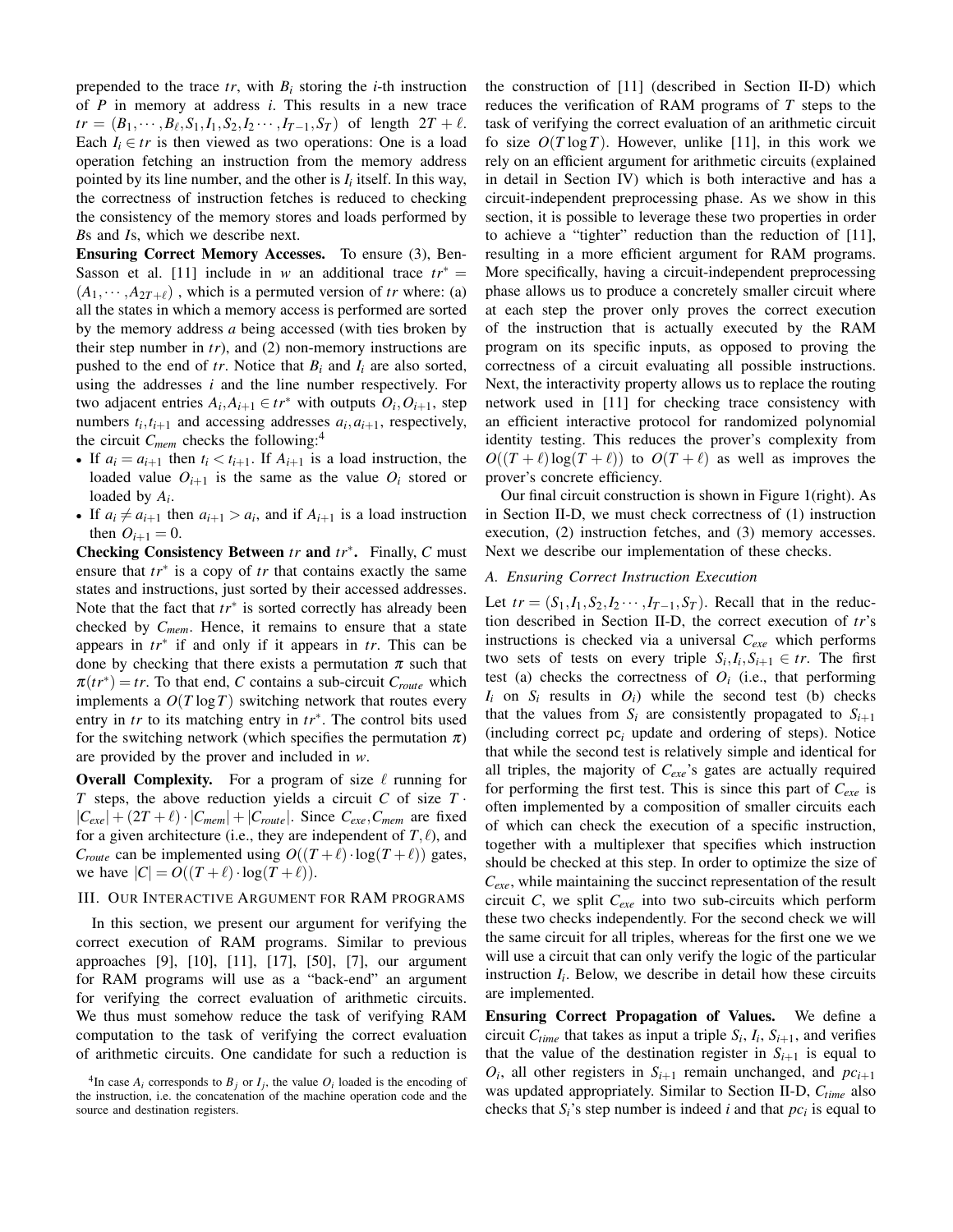

Fig. 1. Circuits for the reductions from RAM programs to circuits from Section II-D (left) and Section III (right). Circuits *Cf etch* and *Cperm* receive additional input from the verifier as described in Sections III-B and III-D, respectively.

the alleged location of  $I_i$  in  $P$  (as encoded in  $I_i$  by the prover). However, *unlike* Section II-D, we stress that *Ctime does not verify* that  $O_i$  is the correct output after executing  $I_i$ .

Verifying Instruction Execution. Let *J* be the number of instruction types supported by the RAM architecture. We include in the witness *w* an additional trace *tr*∗∗ that is the result of sorting the pairs  $(S_i, I_i) \in tr$  by the instruction type of  $I_i$ . Define a circuit  $C_{val,j}$  which takes as input a pair  $(S_i^{**}, I_i^{**}) \in tr^{**}$  and checks that  $S_i^{**}$  is a valid state for the instruction  $I_i^{**}$  of type *j* (i.e.,  $O_i$  is correctly computed by executing  $I_i^{**}$  on  $S_i^{**}$ ). In this way,  $C_{val,j}$  is specialized to a specific instruction type. Moreover, since  $tr<sup>∗∗</sup>$  is sorted by instruction type, the copies of  $C_{val,j}$  will also appear in C sorted by *j*. In this way, *C* can be succinctly described by  $(k_1, \ldots, k_J)$ , where  $k_j$  (for  $j = 1, \ldots, J$ ) denotes the number of times instruction type *j* appears in trace *tr* when program *P* is executed on input *x* (where  $\sum_j k_j = T$ ).

#### *B. Verifying Instruction Fetches*

As described above, [11] ensures program consistency by first storing the program to memory during the machine's booting phase. Next, each instruction is sequentially loaded from memory for execution. These operations are treated the same as regular memory stores and loads, and are checked by  $T + \ell$  copies of  $C_{mem}$ . Here, we explain how the correctness of these operations can be checked more efficiently assuming instructions in the program are fixed and known to the verifier (i.e., if we assume that *P* does not contain self-modifying code, similar to [9]).

Unlike the reduction of Section II-D, note that the trace *tr* does not include a boot sequence. Instead, we observe that for each triple  $S_i$ ,  $I_i$ ,  $S_{i+1}$ , the circuit  $C_{time}$  already checks that  $pc_i$ is equal to the line number of  $I_i$  in  $P$  (as encoded in  $I_i$  by the prover). All that remains is to verify that  $I_i$  is the instruction in *P* with the same line number. Equivalently, let  $\{P_1, \dots, P_\ell\}$  be the set of instructions in  $P$  where each  $P_i$  is augmented to also contain its line number within *P* (as defined in Section II-D). Then we only need to check that the sequence  $\{I_1, \dots, I_{T-1}\}$ is a multiset of  $\{P_1, \dots, P_\ell\}$  (the multiplicity of some  $P_i$  may be 0 to account for non-executed instructions). To that end, we add a circuit  $C_{fetch}$  that validates this multiset relation and leverages the interactive property or our scheme from Section IV. The circuit takes the sequence  $I_1, \dots, I_{T-1}$  from *tr* and a random value *r* (provided by the verifier) as input. *C*<sub>fetch</sub> outputs the evaluation of its characteristic polynomial

at point *r*, i.e.,  $\prod_{i=1}^{T-1} (I_i - r)$ . The verifier also receives from the prover the multiplicity  $k_j$  of  $P_j$  in  $\{P_1, \dots, P_\ell\}$ . Thus, he can compute himself the value  $\prod_{j=1}^{\ell} (P_j - r)^{k_j} \stackrel{\text{def}}{=} \prod_{i=1}^{T-1} (I_i - r)$ and test whether it corresponds to the value output by the circuit. By the Schwartz-Zippel lemma, the probability the verifier accepts if the two polynomials are not the same (i.e.,  $\{I_1,\dots, I_{T-1}\}\$ is not a multiset of  $\{P_1,\dots, P_\ell\}\$  is negligible. We stress that this is only secure if we ensure that the prover commits to the entire witness (including  $I_1, \dots, I_{T-1}$ ) before seeing *r*, as is the case in our construction in Section IV. In this way, we have replaced  $T + \ell$  copies of  $C_{mem}$  with a smaller circuit *C*<sub>fetch</sub> evaluating the characteristic polynomial at a random value which leads to concrete efficiency improvement.

#### *C. Ensuring Memory Accesses*

Similar to Section II-D, in order to verify memory accesses (ensuring (3)) we include in *w* a trace  $tr^* = (A_1, \dots, A_T)$ sorted by the memory address being accessed (again with ties broken by step number and non-memory instructions located at the end of *tr*∗ ). Since the correctness of instruction fetches is already ensured (as described above), we only sort the states  $S_i$  in *tr*, and the length of  $tr^*$  now becomes *T*. For every two adjacent entries  $A_i, A_{i+1} \in \{tr^* \text{ with outputs }$  $O_i$ ,  $O_{i+1}$ , step numbers  $t_i$ ,  $t_{i+1}$  and accessing addresses  $a_i$ ,  $a_{i+1}$ , respectively, the circuit *Cmem* checks the same two conditions as in Section II-D. Finally, note that the number of instruction that actually perform memory operations may be smaller than *T*, but we still include *T* copies of *Cmem* in *C* to account for the worst case. In Appendix E, we show how this can be further improved to only include  $\alpha T$  copies of  $C_{mem}$ , where  $0 \le \alpha \le 1$ is the ratio of memory operations in the trace.

## *D. Checking Consistency Between tr, tr*∗ *and tr*∗∗

Finally, it remains to check that *tr*∗ and *tr*∗∗ are indeed permutations of *tr*. Previous works [8], [9], [11] achieve this task by using routing networks, yielding a circuit of size  $O((T+\ell)\log(T+\ell))$ , for a *T*-step RAM program of size  $\ell$ , and correspondingly increasing the prover's asymptotic running time from linear to quasilinear. Using routing networks to achieve this would yield a circuit of size  $O((T+\ell)\log(T+\ell))$ , for a  $T$ -step RAM program of size  $\ell$ , which would correspondingly increase the prover's asymptotic running time from linear to quasilinear. Following the approach of [52], we leverage the interactive nature of our argument in order to avoid the use of routing networks, replacing them with a simple interactive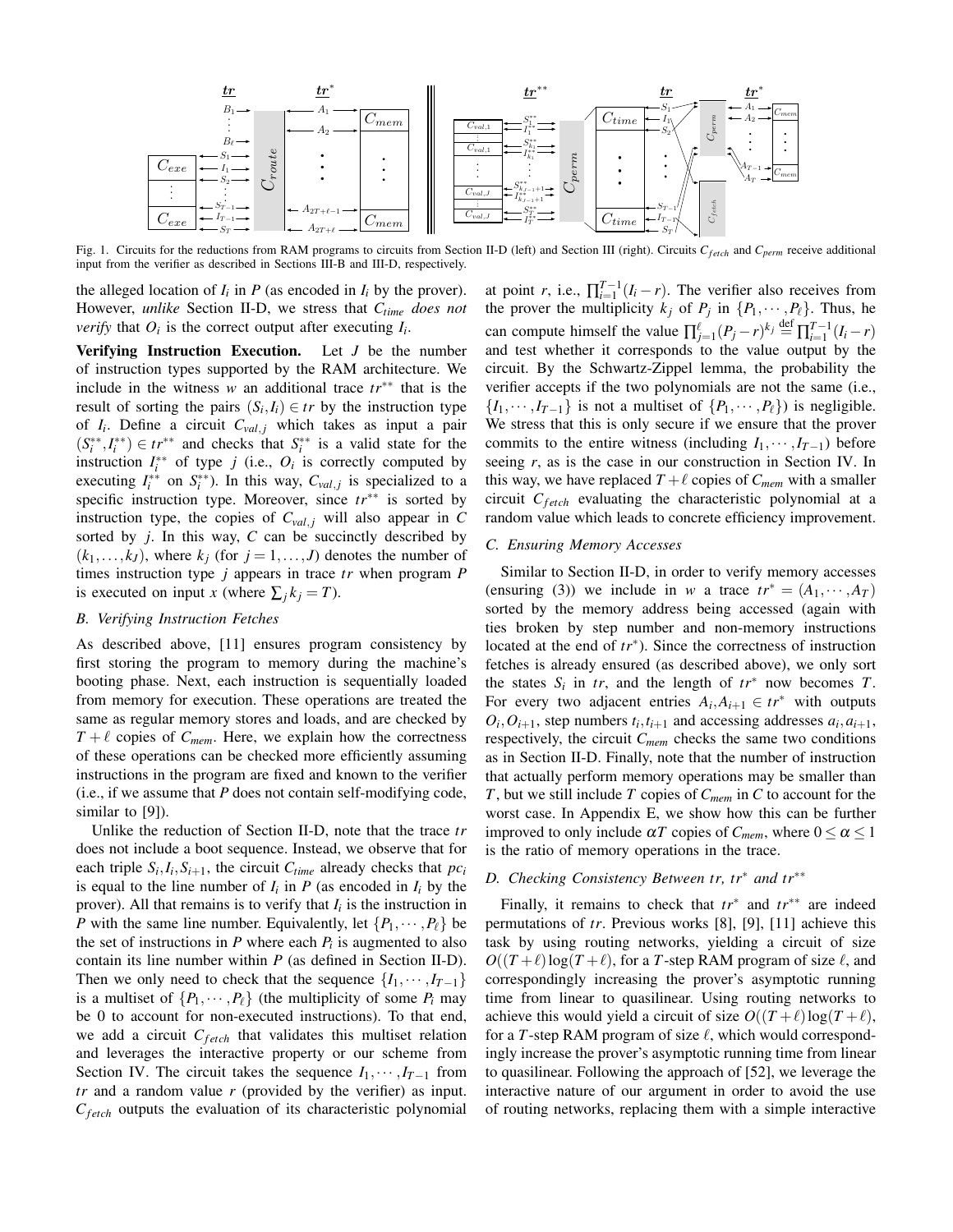protocol that is similar to the one used above for verifying instruction fetches. The result is that our prover's running time is only  $O(T+\ell)$ , i.e., asymptotically the same as simply evaluating the program.

More specifically, assume the prover holds lists  $x_1, \ldots, x_m$ and  $x'_1, \ldots, x'_m$  and wants to convince the verifier that they are a permutation of each other. Consider a circuit *Cperm* that takes  $x_1, \ldots, x_m$  and  $x'_1, \ldots, x'_m$  (provided by the prover) and a random point *r* (provided by the verifier) and outputs the result of  $\prod_{i=1}^{m} (x_i - r) - \prod_{i=1}^{m} (x'_i - r)$ . If the two lists are permutations of each other the output is always zero, otherwise by the Schwartz-Zippel lemma it is zero with negligible probability.<sup>5</sup> Finally, evaluating this polynomial requires  $O(m)$  gates. For our argument, we use two executions of this interactive protocol, one for the pair *tr*,*tr*∗ and one for *tr*,*tr*∗∗, in a way that ensures that  $C$  outputs zero only if  $C_{perm}$  outputs zero both times. From the above analysis, each of these circuits consists of  $O(T + \ell)$  gates. We stress that it is crucial to have the prover commit to the two lists ahead of time, in particular before seeing *r*, for security purposes. This is enforced by our argument as  $P$  commits to the entire witness  $w$  in the first step of the protocol (cf. Construction 2, Evaluation Phase, Step 1).

We are now ready to state the following result. We defer a proof to the full version due to space limitations.

**Theorem 1.** Let  $\ell$  be a program length parameter,  $T$  be *a time bound and let n be an input bound. Assuming that Construction 1 is an extractable verifiable polynomial delegation protocol, then combining the results of Section III with Construction 2 we obtain an argument system for the relation RAM* $_{\ell,n,T}$  (as per Definition 3). Moreover, as the sizes *of Ctime*,*Cval and Cmem are constants which are independent of n,T,l, the running time of*  $P$  *is*  $O(n+T+\ell)$  *and that of*  $V$ *is*  $O(n+\ell + poylog(T))$ *. This yields a* succinct *argument with* polylog( $n+\ell+T$ ) *rounds of interaction.* 

## IV. AN IMPROVED ARGUMENT FOR ARITHMETIC **CIRCUITS**

In this section, we present our modifications to the (implicit) argument of vSQL [52]. First, we introduce a modified version of the CMT protocol that can efficiently handle circuits consisting of parallel copies of *different* sub-circuits (which is the format of our circuit, from Section III above). We then present a VPD scheme with improved efficiency and show that combining the two yields an argument of knowledge with circuit-independent preprocessing.

## *A. Improving The Expressibility of the CMT Protocol*

Following [52], we can verify the execution of a RAM program by applying the CMT protocol to the RAM-verification circuit *C* described in Section III. Recall that *C* contains *T* copies of  $C_{mem}$  and  $C_{time}$ , and  $k_j$  copies of  $C_{val,j}$  where  $\sum_{i} k_i = T$ . Applying the CMT protocol described in Section II-B and Appendix D (Theorem 5) to *C* would thus result in a prover complexity of  $O(|C|\log|C|)$ . In this section, we show how to modify the CMT protocol to efficiently handle circuits that consist of multiple (different) sub-circuits. When applied to our circuit *C*, this results in a prover time of  $O(|C|\log \max\{|C_{mem}|,|C_{time}|,|C_{var}|\})$ . As the sizes of  $C_{mem}$ , *Ctime*, and *Cvar* are constants which only depend on the specific RAM architecture, we obtain an asymptotically optimal prover running time of  $O(|C|)$  which is  $O(T + \ell)$ .

Let *C* be a depth-*d*, size-*n*, layered arithmetic circuit consisting of *B* independent ("parallel") sub-circuits  $C_1, \dots, C_B$ , each of depth at most *d*<sup>'</sup> and size at most *n*<sup>'</sup>, where the outputs of  $C_1, \dots, C_n$  are fed into an aggregation circuit *D* of depth- $d''$  and size  $n''$ . In this section, we show how to modify the CMT protocol so as to prove statements about the output of *C* in time which is linear in the size of *C*. Our modified protocol proceeds as follows. We start by following the standard CMT protocol for the  $d''$  layers of sub-circuit *D*. Next, for the remaining  $d - d'' = d'$  layers, we modify things in a similar way to [45] and [46]. Let  $S_i$  now denote the maximum number of gates in layer *i* across  $C_1, \dots, C_B$ , and let  $s_i = \lceil \log S_i \rceil$ . We let  $V_i$  again be a function mapping a gate at level *i* to its value, but we now specify a gate *g* by a pair  $g_1, g_2$ , where  $g_2 \in [B]$ indicates the sub-circuit in which *g* lies and  $g_1 \in [S_i]$  is the index of *g* (at level *i*) within that sub-circuit. The prover and verifier then run a CMT-like protocol, but using the equation  $V_i(g_1, g_2) = \sum_{u_1, v_1 \in \{0, 1\}^{s_{i+1}}} ( \text{add}_{i+1}(g_1, u_1, v_1, g_2)$ .  $(V_{i+1}(u_1, g_2) + V_{i+1}(v_1, g_2)) + \text{mult}_{i+1}(g_1, u_1, v_1, g_2)$  $(V_{i+1}(u_1, g_2) \cdot V_{i+1}(v_1, g_2))).$ 

The equation above still recursively defines  $V_i$  in terms of  $V_{i+1}$ , but takes advantage of the fact that there is no interconnection between the different sub-circuits. This has the effect of reducing the number of variables in  $add_{i+1}$  and mult<sub>*i*+1</sub> from  $2s_{i+1} + s_i + 3\lceil \log B \rceil$  to  $2s_{i+1} + s_i + \lceil \log B \rceil$ . Next, we define the multilinear extension of  $V_i(g_1, g_2)$ .

$$
\tilde{V}_i(z_1, z_2) = \sum_{u_1, v_1 \in \{0, 1\}^{s_{i+1}}, g_2 \in \{0, 1\}^{\log|B|}} f_{i, z_1, z_2}(u_1, v_1, g_2)
$$
\n(2)

 $\stackrel{\text{def}}{=}$   $\sum$  $\prod_{u_1, v_1 \in \{0,1\}^{s_{i+1}}, g_2 \in \{0,1\}^{\lceil \log B \rceil}} \tilde{\beta}_i(z_2, g_2) \cdot \left(\mathsf{a} \tilde{\mathsf{d}} \mathsf{d}_{i+1}(z_1, u_1, v_1, g_2) \cdot (\tilde{V}_{i+1}(u_1, g_2))\right)$  $+ \tilde{V}_{i+1}(v_1, g_2)) + \tilde{\text{mult}}_{i+1}(z_1, u_1, v_1, g_2) \cdot (\tilde{V}_{i+1}(u_1, g_2) \cdot \tilde{V}_{i+1}(v_1, g_2))$ .

The only difference between equation 2 and the equation used for data-parallel circuits with same sub-circuits in [45], [46] is that  $\overline{add}_{i+1}$  and  $\overline{multi}_{i+1}$  take an extra variable  $g_2$ , which denotes that the gates and wiring patterns can be different in each sub-circuit. We further observe that running the same algorithm for the sumcheck protocol as in [45], [46] on equation 2 results in the same complexity on the prover, which is  $O(BS_i \log S_{i+1})$ . In this way, we extend the class of the circuit efficiently supported by the CMT protocol in [45],

 $^5$ As a state (e.g., *A* in  $tr^*$ ) contains multiple values such as *O* and *t* and we want to ensure they are permuted together, we pack the values before the check (e.g., for *W*-bit values  $(a, b, c)$ , we set  $x = a \times 2^{2W} + b \times 2^W + c$ ). If the result of a single pack overflows the field, we pack the values multiple times with respect to the first value. In our implementation, we use a 254-bit prime field, which allows packing of 7 32-bit numbers. We also use the same technique to ensure that  $S_i^{**}$  and  $I_i^{**}$  in  $tr^{**}$  are permuted together.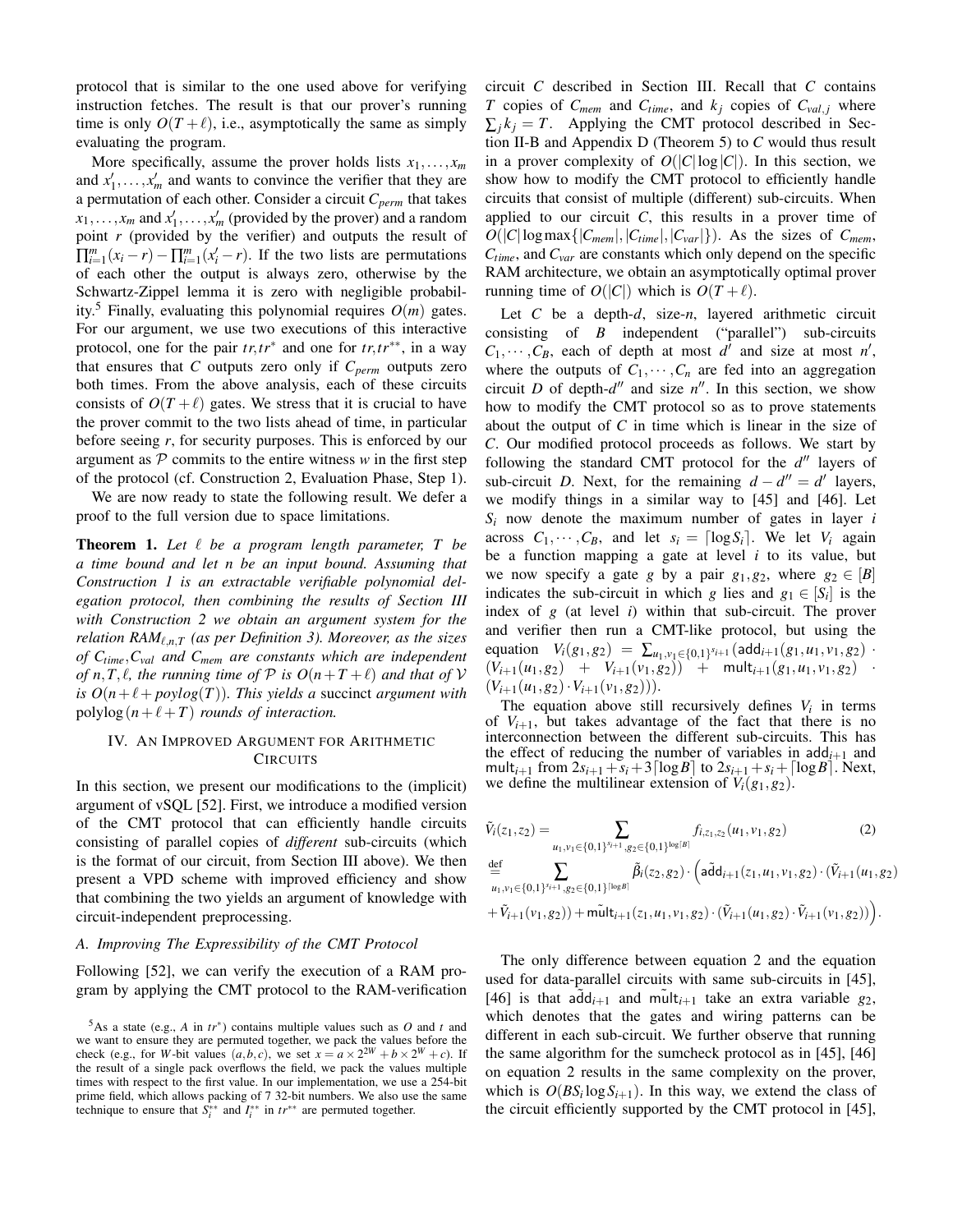Definition 4. *Let* F *be a finite field,* F *a family of* `*-variate polynomials over* F*, and d a variable-degree parameter.* (KeyGen,Commit,Evaluate,Ver) *constitute an* extractable VPD scheme *for* F *if:*

- *Perfect Completeness. For any polynomial f* ∈ F *it holds that*
- $\Pr\Big[\mathsf{(pp,vp)} \leftarrow \mathsf{KeyGen}(1^\lambda,\ell,d); \mathsf{com} \leftarrow \mathsf{Commit}(f,\mathsf{pp});(y,\pi) \leftarrow \mathsf{Evaluate}(f,t,\mathsf{pp}): \mathsf{Ver}(\mathsf{com},t,y,\pi,\mathsf{vp}) = \mathsf{acc}\,\wedge y = f(t)\Big] = 1.$ • *Soundness. For any* PPT *adversary* A *the following probability is negligible:*
- $\Pr\Big[(\mathsf{pp},\mathsf{vp}) \leftarrow \mathsf{KeyGen}(1^\lambda,\ell,d);(f^*,t^*,y^*,\pi^*) \leftarrow \mathcal{A}(1^\lambda,\mathsf{pp});\mathsf{com} \leftarrow \mathsf{Commit}(f^*,\mathsf{pp}): \mathsf{Ver}(\mathsf{com},t^*,y^*,\pi^*,\mathsf{vp}) = \mathsf{acc}\ \wedge y^* \neq f^*(t^*)\Big]\,.$ **• Extractability.** For any PPT adversary A there exists a polynomial-time algorithm  $\mathcal E$  with access to  $\mathcal A$ 's random tape such that for

all benign auxiliary inputs  $z \in \{0,1\}^{poly(\lambda)}$  the following probability is negligible:

 $\Pr\Big[\mathsf{(pp,vp)} \leftarrow \mathsf{KeyGen}(1^\lambda,\ell,d); \mathsf{com}^* \leftarrow \mathcal{A}(1^\lambda,\mathsf{pp},z); f' \leftarrow \mathcal{E}(1^\lambda,\mathsf{pp},z) : \mathsf{CheckCom}(\mathsf{com}^*,\mathsf{vp}) = \texttt{acc} \; \wedge \mathsf{com}^* \neq \mathsf{Commit}(f',\mathsf{pp}) \Big] \,.$ 

Construction 1 (Verifiable Polynomial Delegation). *Let* F *be a prime-order field, and* `,*d variable and degree parameters such that*  $O(\binom{\ell(d+1)}{\ell d})$  is poly( $\lambda$ ). Consider the following protocol for the family  $\mathcal F$  of  $\ell$ -variate polynomials of variable-degree d over  $\mathbb F$ .

- *I*) KeyGen( $1^{\lambda}, \ell, d$ ): Select uniform  $\alpha, s_1, ..., s_\ell \in \mathbb{F}$ , run bp  $\leftarrow$  BilGen( $1^{\lambda}$ ) and compute  $\mathbb{P} = \{g^{\prod_{i \in W} s_i}, g^{\alpha \cdot \prod_{i \in W} s_i}\}$  w $\in \mathcal{W}_{\ell, d}$ . The public *parameters are*  $pp = (bp, \mathbb{P}, g^{\alpha})$ *, and the verifier parameters are*  $vp = (bp, g^{s_1}, \dots, g^{s_\ell}, g^{\alpha})$ *. For every*  $f \in \mathcal{F}$  *we denote by*  $pp_f \subseteq pp$ *the minimal subset of the public parameters* pp *required to invoke* Commit *and* Evaluate *on f .*
- 2) Commit $(f, \mathsf{pp}_f)$ : If  $f \notin \mathcal{F}$  output null. Else, compute  $c_1 = g^{f(s_i, \ldots, s_\ell)}$  and  $c_2 = g^{\alpha \cdot f(s_i, \ldots, s_\ell)}$ , and output the commitment com =  $(c_1, c_2)$ .
- *3)* CheckCom(com,vp): Check whether com *is well-formed, i.e., output* accept *if*  $e(c_1, g^{\alpha}) = e(c_2, g)$  *and* reject *otherwise.* 4) Evaluate $(f, t, \mathsf{pp}_f)$ : On input  $t = (t_1, \ldots, t_\ell)$ , compute  $y = f(t)$ . Next, using Lemma 1 compute the polynomials  $q_i(x_i, \ldots, x_\ell)$  for
- $i=1,\ldots,\ell$ , such that  $f(x_1,\ldots,x_\ell)-f(t_1,\ldots,t_\ell)=\sum_{i=1}^\ell (x_i-t_i)\cdot q_i(x_i,\ldots,x_\ell)$ . Output y and the proof  $\pi:=\{g^{q_i(s_1,\ldots,s_\ell)},g^{\alpha q_i(s_1,\ldots,s_\ell)}\}_{i=1}^\ell$ .
- 5) Ver(com, y,t,  $\pi$ , vp): Parse the proof  $\pi$  as  $(\pi_1, \pi'_1, \ldots, \pi_\ell, \pi'_\ell)$ . If  $e(c_1/g^y, g) \stackrel{?}{=} \prod_{i=1}^\ell e(g^{s_i-t_i}, \pi_i)$  and  $e(c_1, g^\alpha) = e(c_2, g)$  and  $e(\pi_i, g^\alpha) =$  $e(\pi_i', g)$  *for*  $1 \leq i \leq \ell$  *output* accept *otherwise output* reject.

[46] without any overhead on the prover time.<sup>6</sup> We analyze the complexity of the sum-check protocol from equation 2 in Appendix F. We present the following result.

**Theorem 2.** Let  $C : \mathbb{F}^n \to \mathbb{F}$  be a depth-d layered arith*metic circuit consisting of B parallel sub-circuits*  $C_1, \ldots, C_B$ *connected to an "aggregation" circuit D such that*  $|D| =$  $O(|C|/\log |C|)$ *, and let*  $S = \max_j \{ \text{width}(C_j) \}$ *. Executing the CMT protocol from Construction 3 using Equation 2 and the above described modifications to the sum-check protocol, yields an interactive proof for C with soundness*  $O(d \cdot \text{width}(C)/|\mathbb{F}|)$ *. Moreover,*  $\mathcal{P}'$ *s* running time is  $O(|C|\log S)$  *and the protocol uses*  $O(d\log(\text{width}(C)))$  *rounds of interaction. If* ˜ add*<sup>i</sup> and* mult ˜ *<sup>i</sup> are computable in time*  $O(polylog(width(C)))$  *for all the layers of C, then the running time of the verifier*  $V$  *is*  $O(n+d \cdot \text{polylog}(\text{width}(C)))$ *.* 

#### *B. A VPD Scheme with Linear Prover Time*

In the last step of the CMT protocol, the verifier  $V_{cmt}$  evaluates a polynomial  $V_d$  on a random point  $r_d$ . Since the number of terms in  $V_d$  is equal to the number of input gates of *C*, this makes the verifier's work linear not only in the size of the input *x* but also the length of the witness *w*. In vSQL [52], this is avoided by using a VPD scheme that allows  $P$  to provide  $V_d(r_d)$  to V together with a succinct proof of its validity. (See Definition 4 for the definition of a VPD scheme. Our definition adapts that of [52] by introducing an additional algorithm CheckCom that checks if a commitment is well-formed.) Here, we improve the VPD scheme of [52] and present a new scheme with the same verifier complexity, but with linear prover in the number of terms of  $V_d$  (as opposed to quasi-linear).

As our starting point we use the selectively secure VPD

scheme of Papamanthou et al. [39]. Unfortunately, selective security means that the parameters used for the VPD protocol are computed as a function of the specific point  $r_d$  on which the VPD will be executed. This is insufficient for our application since VPD's parameters will be generated once during the preprocessing phase which happens *before* the CMT protocol To overcome this limitation, we modify this scheme to require the prover to provide additional "extractability" terms as part of the evaluation proof. Our modified VPD scheme is given as Construction 1. We define the *variable degree* of a multivariate polynomial *f* be the maximum degree of *f* in any of its variables, and use  $W_{\ell,d}$  to denote the collection of all multisets of  $\{1, \ldots, \ell\}$  for which the multiplicity of any element is at most *d*. We formally state the security and asymptotic performance guarantees of the scheme in Appendix G.

## *C. Putting it All Together*

Finally, we present our argument system with circuitindependent preprocessing. Our construction combines the modified CMT protocol from Section IV-A with the VPD scheme presented in Section IV-B. We refer to the prover and verifier of the CMT protocol as  $(\mathcal{P}_{cmt}, \mathcal{V}_{cmt})$ , respectively, and to the algorithms of the VPD scheme as (KeyGen,Commit,Evaluate,Ver). We construct an argument system  $(\mathcal{G}, \mathcal{P}, \mathcal{V})$  for the satisfiability of arithmetic circuits over finite fields, where the preprocessing done by  $G$  depends on a bound on the size of the circuit, the size of its input, and the field over which it is defined, but not the circuit itself.

Let  $V_{cm}^{1+2}$  be the restriction of the CMT verifier from Construction 3 which performs Steps 1 and 2 of V*cmt* and outputs  $(r_d, a_d)$  without performing Step 3. Construction 2 is a formal description of our argument system. Consider the following theorem.

Theorem 3. *If Construction 1 is am extractable VPD scheme,*

<sup>&</sup>lt;sup>6</sup>The complexity of the CMT protocol for circuits composed of identical sub-circuits has recently been improved to  $O(BS_i + S_i \log S_i)$  in [49]. Generalizing the technique for different sub-circuits is left as a future work.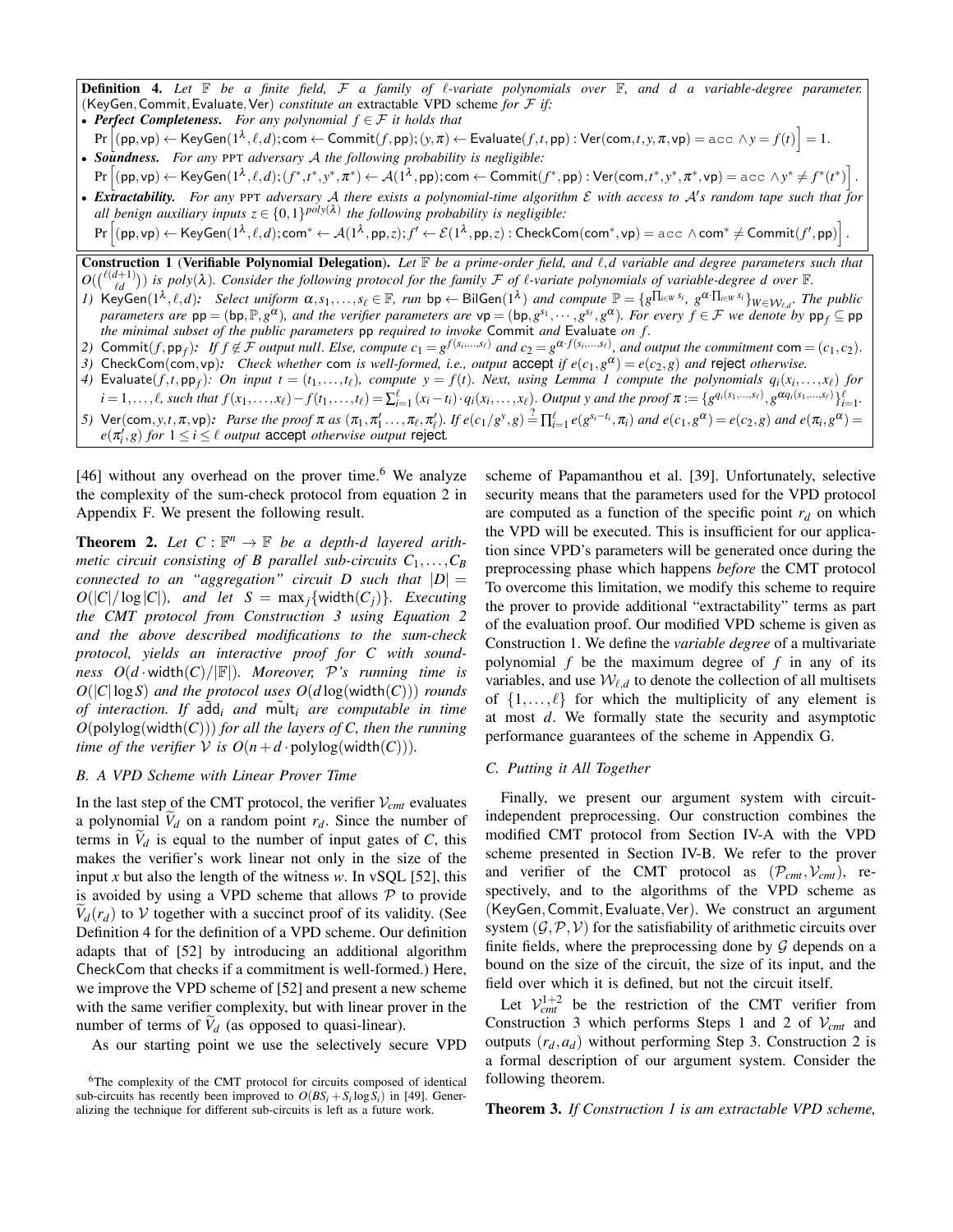Construction 2. *Let* <sup>F</sup> *be a prime-order field with* <sup>|</sup>F<sup>|</sup> *exponential in* <sup>λ</sup>*, and let n*,*t be input size and circuit size parameters. For simplicity of exposition we assume that n is a power of* 2*. Consider the algorithms* G,P,V *described below. Preprocessing Phase.*  $G(1^{\lambda},n,t)$  *runs* (pp,vp)  $\leftarrow$  KeyGen( $1^{\lambda},n,1$ ). The proving key pk is set to be pp and the verification key vk is *set to be* vp*.*

**Evaluation Phase.** Let  $C: \mathbb{F}^{n_x+n_w} \to \mathbb{F}$  be a depth-d arithmetic circuit with at most t gates such that  $n_x+n_w \le n$ . Moreover, let  $x \in \mathbb{F}^{n_x}$ and  $w \in \mathbb{F}^{n_w}$  be such that  $C(x; w) = 1$ . Assume that  $n_w/n_x = 2^m - 1$  for some  $m \in \mathbb{N}$ . Consider the following protocol between  $\mathcal P$  and  $\mathcal V$ .

- 1) P first commits to the multilinear extension  $\widetilde{V}_d$  of the input layer of  $C(x;w)$ . That is, P runs  $c \leftarrow \text{Commit}(\widetilde{V}_d, \text{pp})$  and sends c to V. *Upon receving c, V runs*  $\text{CheckCom}(c, \text{vp})$ *. If the output is reject, V rejects.*
- *2) V computes the multilinear extension*  $\tilde{x}$  *of the input x, generates a random point*  $r \in (\mathbb{F}^{\log(n_x)} \times 0^{\log(n_w)})$  *and sends r* to P. P *executes*  $(a,\pi) \leftarrow$  Evaluate $(\tilde{V}_d,r,pp)$  and sends  $(a,\pi)$  to  $V$ . V executes  $\text{Ver}(c,a,r,\pi,vp)$ . In case  $\text{Ver}$  outputs reject or  $a \neq \tilde{x}(r)$ ,  $V$  rejects.
- 3) V runs  $V_{cm}^{1+2}$  and P runs  $P_{cmt}$  to verify  $C(x; w) = 1$ . If  $V_{cmt}^{1+2}$  rejects at any point, V rejects. Otherwise, let  $r_d$ ,  $a_d$  be the final values *returned by*  $V_{cm}^{1+2}$ *. At this point, V must verify that*  $\tilde{V}_d(r_d) = a_d$ *.*
- 4) V sends  $r_d$  to  $\overline{P}$ . Upon receiving  $r_d$ ,  $\overline{P}$  executes Evaluate( $\tilde{V}_d$ ,  $r_d$ , pp) and obtains ( $a'_d$ ,  $\pi'$ ) which he sends to V.
- 5) V upon receiving  $(a'_d, \pi')$  executes  $\text{Ver}(c, a'_d, r_d, \pi', \text{vp})$ . In case  $\text{Ver}$  outputs reject or  $a'_d \neq a_d$ , V rejects. Otherwise, V accepts.

*then Construction 2 is an argument system for arithmetic circuits. When used for a depth-d, layered circuit C consisting of B parallel sub-circuits C*1,...,*C<sup>B</sup> whose outputs feed into a circuit D with*  $|D| \leq |C|/\log|C|$ , the running *time of*  $P$  *is*  $O(|C| \cdot \log \max_i \{ \text{width}(C_i) \})$  *and the protocol has O*(*d* log(width(*C*))) *rounds. If C has input length n and is log-space uniform then the running time of* V *is*  $O(n+d \cdot \text{polylog}(|C|))$ *. Finally, if d is* polylog(|*C*|)*, the above construction is a* succinct *argument.*

## V. EXPERIMENTAL EVALUATION

Software and Hardware. We implemented our constructions (including the RAM reduction, circuit generator, CMT protocol, and VPD protocol) in C++. We use the GMP library [3] for field arithmetic and OpenSSL's [5] SHA-256 implementation for hashing. For the bilinear pairing we use the ate-paring library [1] on a 254-bit elliptic curve.

We run our experiments on an Amazon EC2 m4.2xlarge machine having 32 GB of RAM and an Intel Xeon E5-2686v4 CPU with eight 2.3 GHz virtual cores. Our implementations are *not* parallelized and only use a single CPU core.

## *A. Comparison with vnTinyRAM and Buffet*

In this section, we compare the performance of our system to existing systems for verifiable RAM. We compare to Buffet [50], a verifiable RAM system with program-specific prepossessing (where the parameters generated by the trusted preprocessing can only be used to verify one specific program on different inputs) and vnTinyRAM [11], a universal verifiable RAM system (where the parameters generated by the trusted preprocessing can be used to verify any program up to some bound on the number of steps). We also measure the performance of our system against naive unverified execution of the RAM program. Finally, in Section V-C we also discuss comparisons to other verifiable RAM systems.

Benchmark. As a benchmark, we evaluate the RAM programs from [50] (see Table II). Following that work, we benchmark our system using programs of three types.

- 1) Circuit Friendly. The function computed by these programs has a very efficient circuit representation. We use *matrix multiplication* as an example.
- 2) Fixed Memory Access and Instruction Patterns. These programs do not exploit the full generality of RAM ma-

| <b>Benchmark</b>        | Input Size           | # of Cycles | <b>Native</b> |
|-------------------------|----------------------|-------------|---------------|
| 1: Matrix Mult.         | $n=215$              | 96M         | 42ms          |
| 2: Pointer Chasing      | $n = 16634$          | 50K         | $22\mu s$     |
| 3: Merge Sort           | $n = 512$            | 65K         | $28\mu s$     |
| 4: KMP Search           | $n = 2900, k = 256$  | 30K         | $13\mu s$     |
| 5: Sparse Mat-Vec Mult. | $n = 1150, k = 2300$ | 27K         | $12\mu s$     |
|                         | TARLE                |             |               |

| BENCHMARKS IN OUR EXPERIMENTS. WE REPORT THE INPUT SIZE, THE |  |                                         |  |  |  |
|--------------------------------------------------------------|--|-----------------------------------------|--|--|--|
| number of CPU cycles and the native running time on verifier |  |                                         |  |  |  |
|                                                              |  | FOR THE INSTANCES WE USED IN TABLE III. |  |  |  |

chines, i.e., their memory-access patterns and control flow do not depend on the program's inputs. This allows for a tighter RAM-to-circuit reduction since it can be determined ahead of time which instruction will be executed at each time step. Thus, the produced circuit only needs to handle a specific instruction per cycle. We use *pointer chasing* and *merge sort* as examples of such programs.

3) Input-dependent Memory Access and Instruction Patterns. Such RAM programs use the full generality of RAM machines since they have input-dependent control flow and memory-access patterns. In particular, the circuit generated by the RAM reduction must be able to handle multiple possible instructions at every step. We use *KMP string matching* [34] and *CSR sparse matrix-vector multiplication* [26] as examples of such programs.

Buffet Evaluation Methods. Buffet's front-end takes a RAM program and outputs a circuit that verifies its execution and its back-end uses a circuit-based VC system based on Pinocchio [40]. We evaluate Buffet using the released code [2]. vnTinyRAM Evaluation Methodology. We evaluate vnTinyRAM [11] using the code at [4]. As the code that takes a TinyRAM program and outputs the traces for vnTinyRAM is not available, we are unable to produce vnTinyRAM traces corresponding to the execution of any benchmark RAM program. Instead, we estimate the cost of vnTinyRAM by running the prover on traces of appropriate length resulting from execution random machine instructions. Since the performance of vnTinyRAM only depends on the total number of CPU steps and not on the instruction being executed at each step, this estimate is accurate. $\prime$ 

 ${}^{7}$ A version of vnTinyRAM that removes unnecessary instructions in each step after running the particular program to be verified was released by Wahby et al. [50]. However, since the prover in this program-specific version is unable to handle arbitrary RAM programs, it is not appropriate for our comparison.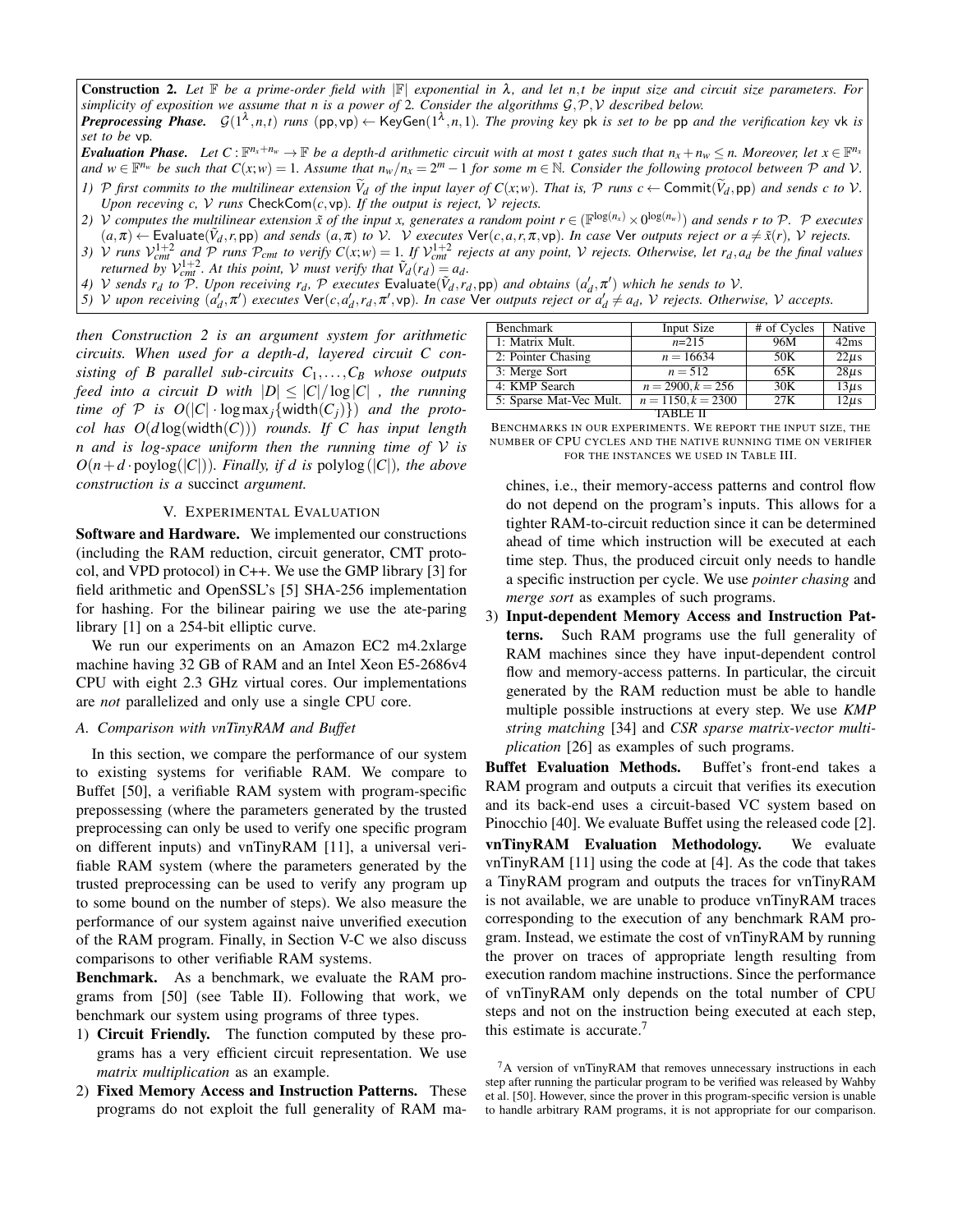|                 |         | <b>Setup Time (min)</b> |      |              | (Millions of gates)<br><b>Verification Time (ms)</b> |      | <b>Prover Time (min)</b> |               |      |              |         |               |      |
|-----------------|---------|-------------------------|------|--------------|------------------------------------------------------|------|--------------------------|---------------|------|--------------|---------|---------------|------|
|                 | TinvRAM | <b>Buffet</b>           | vRAM | TinvRAM      | <b>Buffet</b>                                        | vRAM | TinvRAM                  | <b>Buffet</b> | vRAM | (mult/total) | TinvRAM | <b>Buffet</b> | vRAM |
| #1              | 460000* | 16.6                    |      | 290000*      | 14.4                                                 | 0.65 | 240000*                  | 9.9           | 9.9  | 19.8         | 422*    | 401           | 26   |
| #2              |         | 20.0                    |      | 150*         |                                                      | 17.3 | $125*$                   | 8.6           | 38.5 | 150.8        | $56*$   | 69            | 93   |
| #3              |         | 16.1                    | 38.7 | $200*$       | 9.6                                                  | 21.2 | 164*                     | 7.9           | 36.2 | 148.3        |         |               |      |
| #4              | $310*$  | 22.9                    |      | $90^{\circ}$ | 12.6                                                 | 9.2  | $75*$                    | 10.5          | 18.2 | 72.4         | ∣ <*    | 20            | 84   |
| $\overline{4}5$ |         | 20.8                    |      | $82^*$       | 11.8                                                 | 10.2 | $68*$                    | 9.4           | 18.1 | 74.3         | $20*$   |               |      |

TABLE III

COMPARISON OF THE PERFORMANCE OF VRAM VERSUS BUFFET AND VNTINYRAM (∗ DENOTES SIMULATION DUE TO MEMORY EXHAUSTION).



Fig. 2. Prover time (left) and memory consumption (right) of our construction vs vnTinyRAM and Buffet for various number of CPU steps.

Using a Different Back-End for vnTinyRAM and Buffet. Both Buffet and vnTinyRAM can be re-factored to use the more recent construction of [31] as their back-end. This would result in an approximate improvement of 30% in their setup, prover time and public key size as well as 50% improvement in their proof and verification key sizes. This would also improve verification time by  $3\times$ , as per the benchmarks of [4].

vRAM Evaluation Methodology. For vRAM, we implemented our own TinyRAM simulator to output the program traces used by our prover and verifier backend. We then adapted the assembly code for the programs in the Buffet benchmark, and ran them in our TinyRAM simulator to obtain execution traces, which we provided to prover-verifier backend. In order to measure the cost of our system vs. naive unverified execution, we estimate the execution time of random instructions on a single-threaded 2.3 GHz CPU core.

Experimental Results. The results of the comparison are summarized in Tables II and IV as well as in Figure 2. We executed each program on the largest input size reported in [50]. Table II summarizes their input size, number of CPU cycles and the native running time if executed on the verifier locally. As vnTinyRAM cannot handle such large parameters, we estimate its cost by extrapolation, assuming linear growth. This yields a conservative estimate since the overhead of vnTinyRAM's prover grows quasilinearly (rather than linearly) with the number of RAM instructions. We report setup time, prover and verifier time, proof size and the size of the circuit verifying the RAM program. In Figure 2, we show the prover time and memory consumption of the three systems versus the number of CPU steps. In vRAM, these are mainly determined by the number of CPU steps executed by the benchmark, rather then the specific choice of instructions executed in these steps. Consequently, we show the performance of pointer chasing as a representative example, with other programs behaving similarly. Since Buffet optimizes the circuit generated based on a particular benchmark program, we report two cases: one is pointer chasing, which is a fixed-RAM program, and the other is string search, which is a data dependent RAM program.

Comparison with vnTinyRAM. Both our system and vnTinyRAM can verify the execution of arbitrary programs with a single setup. As shown in Table III and Figure 2 (left), for all benchmarks except matrix multiplication, our system

achieves an approximate  $8 \times$  improvement in setup time and  $9\times$  improvement in prover time compared to vnTinyRAM. Note that vnTinyRAM is unable to exploit the fact that matrix multiplication is circuit-friendly, leading to large circuit size, setup, prover and verifier times. Since our system uses a preprocessing phase that only depends on the input size and is otherwise agnostic to the program representation, for circuitfriendly benchmarks we are able to directly use the program's circuit representation and thereby obtain an improvement of more than 4 orders of magnitude for setup time and 5 orders of magnitude for proving time compared to vnTinyRAM.<sup>8</sup>

The speedup obtained by vRAM is due to (1) the better RAM-to-circuit reduction from Section III; and (2) the faster argument system from Section IV. To isolate the effect of (1), in Table III we report the number of gates in the circuits produced by our reduction. Note that unlike vnTinyRAM and Buffet, in vRAM all types of gates (numbers reported in the last column) contribute to the prover time, instead of multiplication gates only. $9$  Thus, to facilitate the comparison between vnTinyRAM's circuit reduction and our circuit reduction, we also report the number of multiplication gates in the table. As shown in Table III, the number of multiplication gates in our system is  $3.3-4.5\times$  less than in vnTinyRAM. Regarding (2), the performance of our argument system is demonstrated in more detail in Appendix H, where we show that the per-gate cost of our system is lower than that of QAP-based systems. Comparison with Buffet. The main advantage of our system compared to Buffet is that it can support arbitrary programs with a single setup. As shown in Table III, the setup time for our system is 38.7 minutes for any program that runs for up to 65K CPU steps . Although the setup time of Buffet for the indicated programs is lower, an independent setup would have to be run for each different program to be verified (and the set of programs being verified must be known at the time setup is run). Moreover, we note that Buffet's setup time would likely be larger than ours if used for a program running for 65K CPU steps (which none of the benchmarks do).

Overall, the prover time of our system is comparable to that of Buffet. On one hand, for programs with fixed memory access and instruction patterns (such as pointer chasing and merge sort) Buffet can perform numerous optimizations, since the instruction to be executed in each CPU step is

<sup>8</sup>Note that in order to support all the benchmarks in Table III, vnTinyRAM only needs to execute a single preprocessing phase which is as large as the largest instance, i.e. matrix multiplication. However, for fair comparison, we report a separate setup time for the 4 RAM-friendly programs and compare the performance of our system to this number.

<sup>9</sup>Both vnTinyRAM and Buffet use the notion of quadratic constraints with each constraint verifying that the product of the outputs of two unbounded fan-in gates equals to the output of a third unbounded fan-in add gate.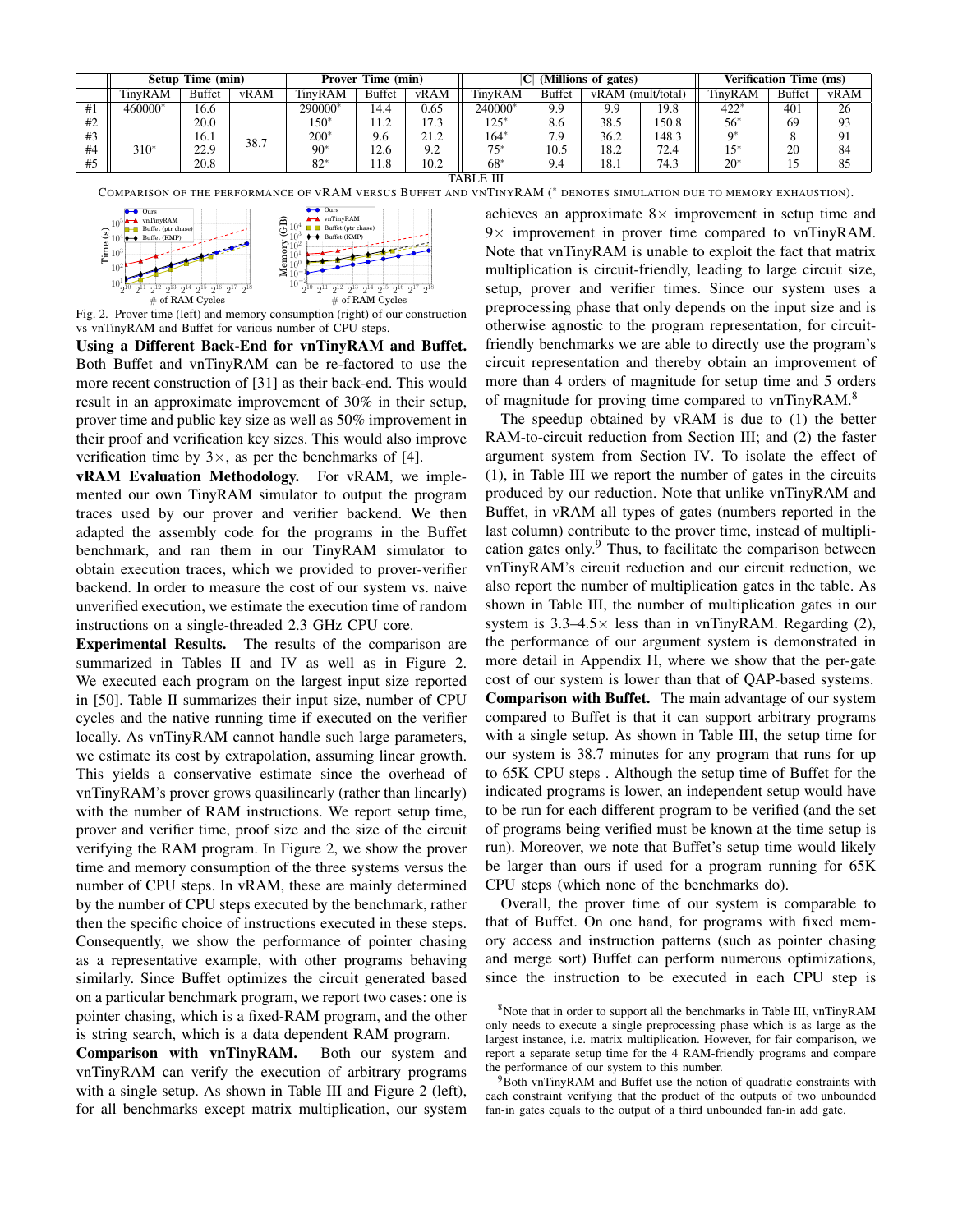|                        |          | #2  | #3 | #4  |     |
|------------------------|----------|-----|----|-----|-----|
| <b>Proof Size (KB)</b> |          |     |    | 236 | 235 |
| Memory Usage (GB)      | 3.6      | 7.6 |    | 3.8 |     |
|                        | IARI FIV |     |    |     |     |

PROOF SIZE AND MEMORY USAGE OF VRAM.

pre-determined. This allows Buffet to highly customize the resulting circuit. Nonetheless, our system is still only around  $2 \times$  slower than Buffet while avoiding program-dependent preprocessing. On the other hand, for programs with inputdependent memory and instruction patterns (such as KMP string search and sparse matrix-vector multiplication), our system actually *outperforms* Buffet, despite the fact that the latter can optimize the circuit during preprocessing. Moreover, as mentioned in [50, Section 4.3], if a program has deep nesting of data dependent loops or complex conditions (e.g., a state machine), the compiler of Buffet may have to incur a significantly higher overhead, since the amount of applicable optimizations will be limited. However, the performance of our construction is not adversely affected by such programs therefore our speedup compared to Buffet can be higher.

Finally, we note that when the program is circuit-friendly, e.g., matrix multiplication, Buffet can also represent the computation using a circuit. In this case, the circuit is exactly the same in both systems, and the prover time of our system is  $22\times$  faster than Buffet, since our argument system outperforms Buffet's Pinocchio-based argument [40].

Memory Consumption. Another advantage of our system is that it uses much less memory in order to prove the same statement. As shown in Figure 2 (right), the memory consumption of our system is  $55-110\times$  less than vnTinyRAM, yielding a two orders of magnitude improvement. The memory consumption is also  $4 - 8 \times$  less than Buffet. In particular, on a desktop machine with 32GB of RAM, we can execute  $2^{18}$  CPU steps, while vnTinyRAM can only reach  $2^{12}$  steps, and Buffet can reach  $2^{15} - 2^{16}$  steps. We also report the memory consumption for the benchmarks we run in Table IV. The improvement is largely due to our reliance on the CMT protocol which imposes a minimal memory overhead for the non-input part of the circuit. In fact, although the circuit size is much larger than the input size, the memory usage of our VPD protocol and the CMT protocol are on the same order. In addition, in the VPD protocol, the memory is mainly used for storing the public key, thus the usage is roughly the same in the setup and the evaluate phase of VPD.

Verification Time and Proof Size. We next compare the verification time and communication cost of our system with vnTinyRAM and Buffet, both of which outperform our system. In particular, the verification time is 9–56ms for vnTinyRAM and 8–35ms for Buffet (except matrix multiplication). Also, vnTinyRAM and Buffet inherit a proof size of 288 Bytes from QAP-based SNARKS. For comparison, the verification time and the overall communication cost for our construction varies on different sizes of circuits. As shown in Table III and IV, the verification time is 84–93ms and the communication is 235–256KB for different programs. However, we believe that these are very modest quantities for any modern machine.

Proving 2 Million Instructions. To demonstrate the ability of

our construction to handle the task of verifying programs that run for large amounts of CPU steps, we also ran our system on an Amazon EC2 m4.16xlarge machine featuring 256GB of RAM and an Intel Xeon E5-2676v3 CPU with 64 virtual cores running at 2.4GHz. Using this machine, we executed our system for programs consisting of  $2^{21}$  instructions. The reported prover's time is 51000s, the memory consumption grows to 252 GB and the total number of gates in the circuit is 4.8 billion. While these numbers are concretely large, we stress that, to the best of our knowledge, this is by far the largest reported successfully performed instance of verifiable RAM computation. In particular, this instance is about  $65\times$ larger than the largest instance reported in [11] (which was achieved by using a 256GB solid state drive as additional memory space). Finally, the reported verification time was less than 105ms and the total communication cost was 336.5KB.

## *B. Practical Limitations of vRAM*

The obvious reason for the verifier to delegate computations to a prover is to save on resources such as time or memory consumption. For this to make sense, it must be the case that the resources required to verify a program are fewer than naively executing it. Assuming the verifier runs on a 1GHz machine computing  $10^9$  instructions per second, for QAP-based systems such as vnTinyRAM and Buffet which offer extremely efficient verification, the verifier's break-even point for saving computational power is delegating programs larger than 10 million TinyRAM instructions. As the verifier's performance in our construction are  $4-10\times$  worse, the break even point for vRAM is about 135 million instructions.

However, we argue that a naive computation of the break even point is an oversimplified performance metric which hides important practical considerations. First, it assumes that the verifier's computational resources are of the same cost as the prover's recourses. An example where this is not the case is where the verifier is manufactured using old-but-trusted hardware, compared to a newer but untrusted prover (e.g., see the setting of [48], [49]). Second, in the case of zeroknowledge SNARKs, the verifier is *unable* to perform the computation by itself, as it involves the prover's private data. Thus, the verifier is forced to use the (slower) SNARK in order to validate the computation's correctness. While vRAM does not support zero-knowledge, recent follow up work [53] shows a zero-knowledge variant of the verifiable computation protocol presented in Section IV. Moreover, vRAM can also be used for delegation of data to the prover (e.g., for cloud storage, while keeping only a hash of the data locally). In this case, local execution is again impossible for the verifier, unless he is willing to download all of the data for each computation.

Finally, focusing on break-even-point metric completely hides the prover's overhead. In particular, under this metric, a VC protocol with a break-even point of a single instruction where the prover takes decades to produce a proof appears to be much more performent than current VC protocols where the proof is produced within hours and have a break even point of millions of instructions. This is especially problematic since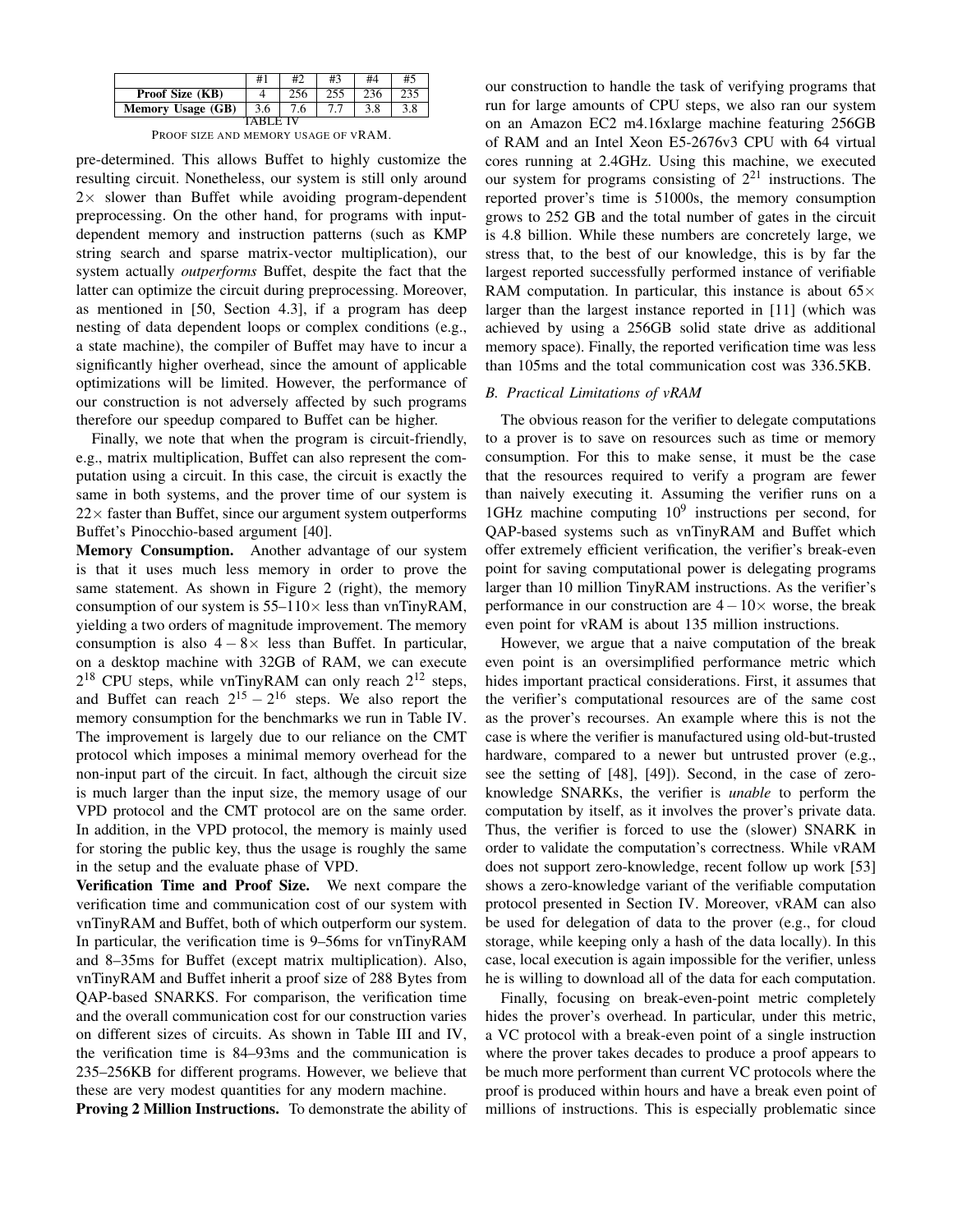the largest instances supported by the current generation of VC protocols are still *below* the protocol's break-even-point. As almost all computations performed by modern machines easily last hundreds of billions of cycles, we argue that it is also important to consider the ratio between the break-even point and the largest instance supported by a VC protocol (given fixed prover recourses). While having a slower verifier and a larger break-even-point, vRAM offers a much more efficient prover (both in time and more importantly in memory consumption) compared to other VC protocols. In particular, for a prover with 256GB of memory, vRAM can support computations which are about  $63\times$  away from its break-even point, compared to vnTinyRAM's  $312\times$  and Buffet's  $20-40\times$ (depending on the program to be verified).

#### *C. Comparison to Other RAM-based VC systems*

In this section, we briefly discuss the performance of our system compared to other RAM-based VC systems.

Pantry and SNARKs for C. Pantry [17] and SNARKs for C [9] are two VC schemes that predate Buffet and vnTinyRAM, with their performance subsumed by those systems (see [50, Figure 10] and [11, Figure 3]).

Exploiting Data Parallel Structure via Bootstrapping. Geppetto [20] is a VC system that takes a large circuit, splits it into sub-circuits, and preprocesses each sub-circuit with a SNARK separately. An additional SNARK is then applied to aggregate and verify the outputs of all sub-circuits in a "bootstrapping" step. Though verifiable RAM is not explicitly considered in [20], the system can be potentially applied to circuits checking the correctness of a RAM program, such as ones in Sections II-D and III. Due to the data parallel structure of these circuits, Geppetto can reduce the setup time asymptotically (e.g., only one setup for the sub-circuit *Cmem*, *Ctime* etc.). However, it introduces a big concrete overhead for both setup and prover time because of the bootstrapping phase. For example, it requires  $\sim$  30,000-100,000 gates to bootstrap one small sub-circuit of just 500 gates [20, Section 7.3.1].

Constant or No Preprocessing. Two alternative approaches for RAM-based VC are suggested in [10], [7] by Ben-Sasson et al. The first uses composition of elliptic curves to recursively apply a SNARK in a sequence of *T* fixed-size circuits, each of which validates the state of a single previous CPU step, executes the next CPU step, and outputs the new state. In this way, the resulting setup time is constant. The second constructs a RAM-based VC without any preprocessing by using PCPs. Both these systems incur a very large concrete overhead on the prover. It takes 35.5 seconds/cycle for the first system [10, Figure 1], which is about  $3000 \times$  slower than ours. For the second one, it takes 0.33 seconds/cycle using 64 threads in parallel [7, Figure 1], which roughly corresponds to 21.1 seconds/cycle using single thread [7, Section 2]. This is compared to our single threaded implementation which achieves 0.015 seconds/cycle. We leave the task of achieving a speedup for our system via parallelization as future work.



Fig. 3. Prover time for evaluating memcpy (left), RC4 (right) using vRAM with (green) and without (blue) the optimizations of Section V-D. For memcpy we vary the size of the copied memory block and for RC4 we vary the number of pseudorandom bytes generated.

## *D. Just-in-Time Architecture*

Next, we use the architecture-independent preprocessing property of our scheme to improve performance for specific tasks. Common just-in-time compilation methods are used to optimize the executed code for a specific architecture. The circuit independent preprocessing feature of our construction allows us to take this approach further and modify the machine's architecture in order to better fit a specific program *after* executing it, when the program's exact behavior on its inputs is known. We illustrate this using two benchmarks from [9], [11]. We stress that since our protocol has architecture-independent preprocessing we are able to change the architecture without rerunning the preprocessing phase. In particular, the following results were achieved with a single preprocessing execution. In all cases, the verifier's runtime remained below 150ms.

Improving Performance by Adding Instructions. Figure 3(left) shows prover's time for evaluating a program which copies consecutive blocks of memory from one location to another (e.g., memcpy). We achieve a  $3.6\times$  improvement by introducing a memory instruction which (1) copies a byte from memory address *A* to memory address *B* and (2) increments *A* and *B* by 1 for the next loop iteration. This reduces the number of gates in the obtained circuit, thus yielding lower prover time. In this case, we did not modify any of the machine's other parameters (e.g., number of registers and register size). Improving Performance by Changing Register Sizes. Next, Figure 3(right) shows prover's time for evaluating a RC4 pseudorandom generator on a highly specialized architecture. More specifically, we modified the machine to contain 3 8-bit registers, a 32-bit address register for memory accesses and a 32-bit program counter. Each RC4 round was implemented using 16 instructions operating over the 8-bit registers. Notice the  $2.4\times$  speedup compared to the non-optimized version, which again results from the overall reduction of necessary gates in order to generate one pseudorandom byte.

#### ACKNOWLEDGMENTS

We thank the anonymous reviewers for their comments, and Stefano Tessaro for shepherding the paper. This work was supported in part by NSF awards #1514261 and #1652259, financial assistance award 70NANB15H328 from the U.S. Department of Commerce, National Institute of Standards and Technology, the 2017-2018 Rothschild Postdoctoral Fellowship, and the Defense Advanced Research Project Agency (DARPA) under Contract #FA8650-16-C-7622.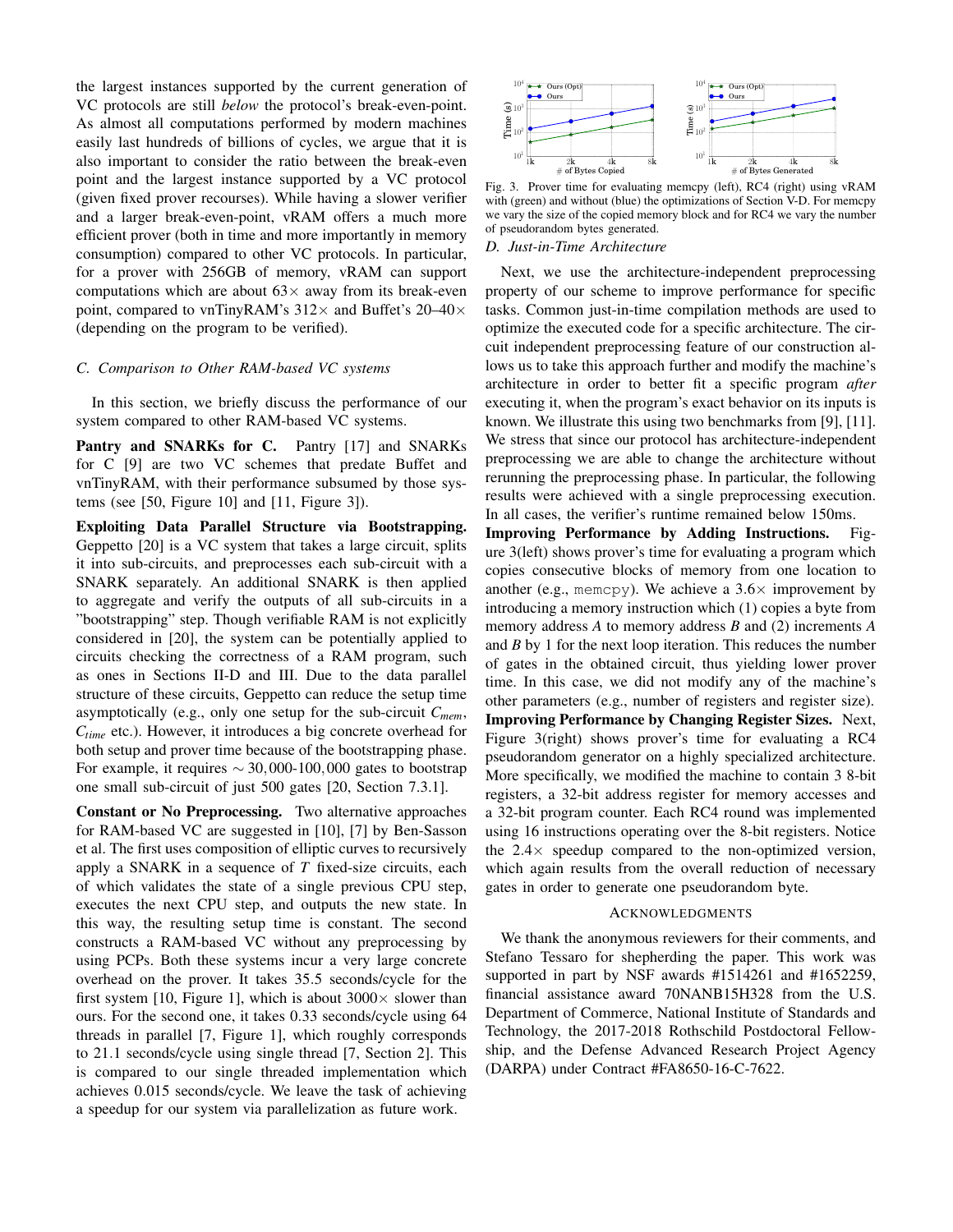#### **REFERENCES**

- [1] Ate pairing. https://github.com/herumi/ate-pairing.
- [2] Buffet. https://github.com/pepper-project/releases.
- [3] The GNU multiple precision arithmetic library. https://gmplib.org/.
- [4] libsnark. https://github.com/scipr-lab/libsnark.
- [5] OpenSSL toolkit. https://www.openssl.org/.
- [6] W. Aiello, S. N. Bhatt, R. Ostrovsky, and S. Rajagopalan. Fast verification of any remote procedure call: Short witness-indistinguishable one-round proofs for NP. In *ICALP 2000*.
- [7] E. Ben-Sasson, I. Bentov, A. Chiesa, A. Gabizon, D. Genkin, M. Hamilis, E. Pergament, M. Riabzev, M. Silberstein, E. Tromer, and M. Virza. Computational integrity with a public random string from quasilinear PCPs. In *Eurocrypt 2017*.
- [8] E. Ben-Sasson, A. Chiesa, D. Genkin, and E. Tromer. Fast reductions from RAMs to delegatable succinct constraint satisfaction problems. In *ITCS 2013*.
- [9] E. Ben-Sasson, A. Chiesa, D. Genkin, E. Tromer, and M. Virza. SNARKs for C: Verifying program executions succinctly and in zero knowledge. In *Crypto 2013*.
- [10] E. Ben-Sasson, A. Chiesa, E. Tromer, and M. Virza. Scalable zero knowledge via cycles of elliptic curves. In *Crypto 2014*.
- [11] E. Ben-Sasson, A. Chiesa, E. Tromer, and M. Virza. Succinct noninteractive zero knowledge for a von Neumann architecture. In *USENIX Security 2014*.
- [12] N. Bitansky, R. Canetti, A. Chiesa, and E. Tromer. From extractable collision resistance to succinct non-interactive arguments of knowledge, and back again. In *ITCS 2012*.
- [13] N. Bitansky, R. Canetti, O. Paneth, and A. Rosen. On the existence of extractable one-way functions. In *STOC 2014*.
- [14] N. Bitansky, A. Chiesa, Y. Ishai, R. Ostrovsky, and O. Paneth. Succinct non-interactive arguments via linear interactive proofs. In *TCC 2013*.
- [15] D. Boneh and X. Boyen. Short signatures without random oracles. In *Eurocrypt 2004*.
- [16] E. Boyle and R. Pass. Limits of extractability assumptions with distributional auxiliary input. In *Asiacrypt 2015*.
- [17] B. Braun, A. J. Feldman, Z. Ren, S. T. V. Setty, A. J. Blumberg, and M. Walfish. Verifying computations with state. In *SIGOPS 2013*.
- [18] A. Chiesa, E. Tromer, and M. Virza. Cluster computing in zero knowledge. In *Eurocrypt 2015*.
- [19] G. Cormode, M. Mitzenmacher, and J. Thaler. Practical verified computation with streaming interactive proofs. In *ITCS 2012*.
- [20] C. Costello, C. Fournet, J. Howell, M. Kohlweiss, B. Kreuter, M. Naehrig, B. Parno, and S. Zahur. Geppetto: Versatile verifiable computation. In *IEEE S&P 2015*.
- [21] G. Danezis, C. Fournet, J. Groth, and M. Kohlweiss. Square span programs with applications to succinct NIZK arguments. In *Asiacrypt 2014*.
- [22] A. Fiat and A. Shamir. How to prove yourself: Practical solutions to identification and signature problems. In *Crypto 1986*.
- [23] D. Fiore, C. Fournet, E. Ghosh, M. Kohlweiss, O. Ohrimenko, and B. Parno. Hash first, argue later: Adaptive verifiable computations on outsourced data. In *ACM CCS 2016*.
- [24] R. Gennaro, C. Gentry, and B. Parno. Non-interactive verifiable computing: Outsourcing computation to untrusted workers. In *Crypto 2010*.
- [25] R. Gennaro, C. Gentry, B. Parno, and M. Raykova. Quadratic span programs and succinct NIZKs without PCPs. In *Eurocrypt 2013*.
- [26] A. M. Ghuloum and A. L. Fisher. Flattening and parallelizing irregular, recurrent loop nests. In *PPOPP 1995*.
- [27] S. Goldwasser, S. Micali, and C. Rackoff. The knowledge complexity of interactive proof-systems. In *STOC 1985*.
- [28] S. Goldwasser, Y. T. Kalai, and G. Rothblum. Delegating computation: Interactive proofs for muggles. In *STOC 2008*.
- [29] J. Groth. On the size of pairing-based non-interactive arguments. In *Eurocrypt 2016*.
- [30] J. Groth. Short pairing-based non-interactive zero-knowledge arguments. In *Asiacrypt 2010*.
- [31] J. Groth. On the size of pairing-based non-interactive arguments. In *Eurocrypt 2016*, pages 305–326, 2016.
- [32] Y. Ishai, E. Kushilevitz, and R. Ostrovsky. Efficient arguments without short PCPs. In *CCC 2007*.
- [33] J. Kilian. A note on efficient zero-knowledge proofs and arguments. In *STOC 1992*.
- [34] D. E. Knuth, J. H. Morris, Jr, and V. R. Pratt. Fast pattern matching in strings. *SIAM J. Computing*, 6(2):323–350, 1977.
- [35] A. E. Kosba, D. Papadopoulos, C. Papamanthou, M. F. Sayed, E. Shi, and N. Triandopoulos. TRUESET: Faster verifiable set computations. In *USENIX Security 2014*.
- [36] H. Lipmaa. Succinct non-interactive zero knowledge arguments from span programs and linear error-correcting codes. In *Asiacrypt 2013*.
- [37] C. Lund, L. Fortnow, H. Karloff, and N. Nisan. Algebraic methods for interactive proof systems. *J. ACM*, 39(4):859–868, 1992.<br>[38] S. Micali. Computationally sound proofs. *SIAM* J
- Computationally sound proofs. *SIAM J. Computing*, 30(4):1253–1298, 2000.
- [39] C. Papamanthou, E. Shi, and R. Tamassia. Signatures of correct computation. In *TCC 2013*.
- [40] B. Parno, J. Howell, C. Gentry, and M. Raykova. Pinocchio: Nearly practical verifiable computation. In *IEEE S&P 2013*.
- [41] B. Parno, M. Raykova, and V. Vaikuntanathan. How to delegate and verify in public: Verifiable computation from attribute-based encryption. In *TCC 2012*.
- [42] S. Setty, B. Braun, V. Vu, A. J. Blumberg, B. Parno, and M. Walfish. Resolving the conflict between generality and plausibility in verified computation. In *EuroSys 2013*.
- [43] S. T. V. Setty, V. Vu, N. Panpalia, B. Braun, A. J. Blumberg, and M. Walfish. Taking proof-based verified computation a few steps closer to practicality. In *USENIX Security 2012*.
- [44] S. T. Setty, R. McPherson, A. J. Blumberg, and M. Walfish. Making argument systems for outsourced computation practical (sometimes). In *NDSS 2012*.
- [45] J. Thaler. Time-optimal interactive proofs for circuit evaluation. In *Crypto 2013*.
- [46] J. Thaler. A note on the GKR protocol, 2015. Available at http://people. cs.georgetown.edu/jthaler/GKRNote.pdf.
- [47] V. Vu, S. Setty, A. J. Blumberg, and M. Walfish. A hybrid architecture for interactive verifiable computation. In *IEEE S&P 2013*.
- [48] R. S. Wahby, M. Howald, S. Garg, A. Shelat, and M. Walfish. Verifiable asics. In *IEEE SP 2016*, 2016.
- [49] R. S. Wahby, Y. Ji, A. J. Blumberg, A. Shelat, J. Thaler, M. Walfish, and T. Wies. Full accounting for verifiable outsourcing. In *ACM CCS 2017*.
- [50] R. S. Wahby, S. T. Setty, Z. Ren, A. J. Blumberg, and M. Walfish. Efficient RAM and control flow in verifiable outsourced computation. In *NDSS*, 2015.
- [51] M. Walfish and A. J. Blumberg. Verifying computations without reexecuting them. *Comm. ACM*, 58(2):74–84, 2015.
- [52] Y. Zhang, D. Genkin, J. Katz, D. Papadopoulos, and C. Papamanthou. vSQL: Verifying arbitrary SQL queries over dynamic outsourced databases. In *IEEE S&P 2017*.
- [53] Y. Zhang, D. Genkin, J. Katz, D. Papadopoulos, and C. Papamanthou. A zero-knowledge version of vsql. Cryptology ePrint Archive, Report 2017/1146, 2017.

#### APPENDIX A

#### ARITHMETIC CIRCUITS AND MULTILINEAR EXTENSIONS

An *arithmetic circuit C* is a directed acyclic graph whose vertices are called *gates* and whose edges are called *wires*. Every in-degree 0 gate in *C* is labeled by a variable from a set of variables  $X = \{x_1, \dots, x_n\}$  and is referred to as an input gate. All other gates in *C* have in-degree 2, are labeled by elements from  $\{+, \times\}$  and referred to as addition and multiplication gates, respectively. Every gate of out-degree 0 is called an output gate. In the following, we focus only on *layered* circuits and we assume that the output gates are ordered. We say that a circuit is layered if it can be divided into disjoint sets  $L_1, \dots, L_k$  such that every gate of *g* belongs to some set  $L_i$  and all the wires of  $C$  connect gates in two consecutive layers (i.e., between  $L_i$  and  $L_{i+1}$  for some *j*). We write  $C: \mathbb{F}^n \to \mathbb{F}^k$  to indicate that *C* is an arithmetic circuit with *n* inputs and *k* outputs evaluated (as defined in a natural way) over a field  $\mathbb F$ . We denote by  $|C|$  the number of gates in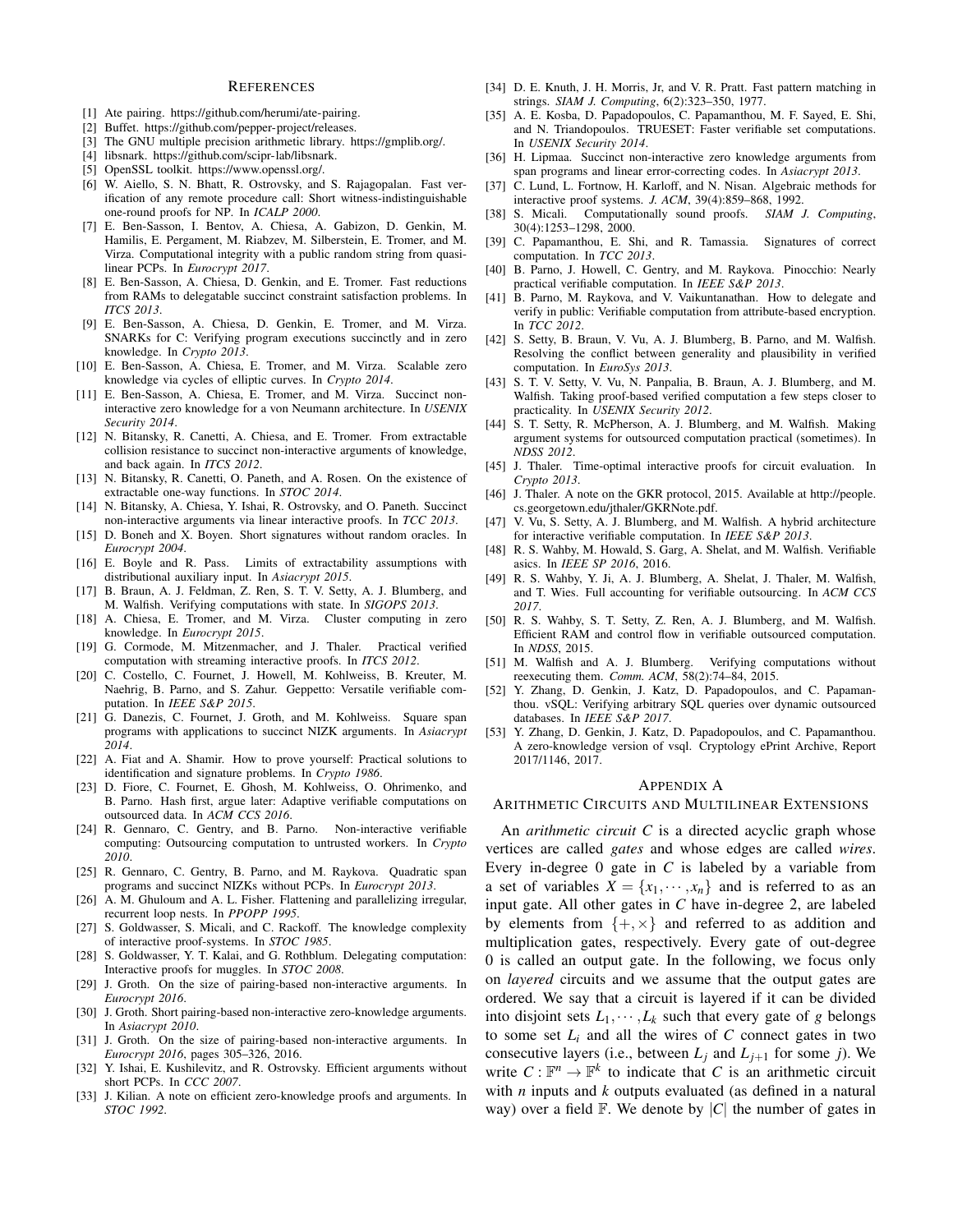the circuit *C*, by width<sub>i</sub> $(C)$  the number of gates in the *i*-the layer of  $C$  and by width $(C)$  the maximum width of  $C$ , i.e., width $(C) = \max_i \{ \text{width}_i(C) \}.$ 

Polynomial Decomposition. We use the following lemma when proving properties of our VPD protocol.

**Lemma 1** ([39]). Let  $f : \mathbb{F}^{\ell} \to \mathbb{F}$  be a polynomial of variable *degree d. For all*  $t \in \mathbb{F}^{\ell}$  there exist efficiently computable poly*nomials*  $q_1, \ldots, q_\ell$  *such that:*  $f(x) - f(t) = \sum_{i=1}^\ell (x_i - t_i) q_i(x)$ *where t<sup>i</sup> is the ith element of t.*

**Multilinear Extensions.** For any function  $V: \{0,1\}^{\ell} \to \mathbb{F}$  we define the multilinear extension,  $\widetilde{V} : \mathbb{F}^{\ell} \to \mathbb{F}$ , of *V* as follows:  $\widetilde{V}(x_1,\dots,x_\ell) = \sum_{b \in \{0,1\}^\ell} \prod_{i=1}^\ell \mathcal{X}_{b_i}(x_i) V(b)$  where  $b_i$  is the *i*-th bit of *b*,  $\mathcal{X}_1(x_i) = x_i$  and  $\mathcal{X}_0(x_i) = 1 - x_i$ . Note that *V* is the unique polynomial that has degree at most 1 in each of its variables that satisfies  $\widetilde{V}(x) = V(x)$  for all  $x \in \{0,1\}^{\ell}$ .

Multilinear Extensions of Arrays. An array *A* =  $(a_0, \dots, a_{n-1})$  where  $a_i \in \mathbb{F}$  can be viewed as a function  $A: \{0,1\}^{\log n} \to \mathbb{F}$  such that  $A(i) = a_i$  for all  $0 \le i \le n-1$ . In the sequel, we abuse the terminology of multilinear extensions, by defining (in the natural way) a multilinear extension  $\tilde{A}$  of an array *A*. A useful property of multilinear extensions of arrays is the ability to efficiently combine them. That is, given 2*<sup>m</sup>* arrays  $A_1, \dots, A_{2^m}$  of equal length *n*, the multilinear extensions of the array corresponding to their concatenation  $A = A_1 || \cdots || A_{2^m}$ can be evaluated on a point  $x = (x_1, \dots, x_{m+\log n})$  as

 $\tilde{A}(x_1,\dots,x_{m+logn}) = \sum_{i=1}^n \prod_i \mathcal{X}_{i_j}(x_j) \tilde{A}_i(x_{m+1},\dots,x_{m+logn})$ where *i<sub>j</sub>* is the *j*-th bit  $\frac{i}{\sigma} \partial_i i \frac{j}{\sigma} d \mathcal{X}_{i_j}(x_j)$  is defined above.

## APPENDIX B CRYPTOGRAPHIC ASSUMPTIONS

Our constructions make use of the following assumptions.

Assumption 1 ([15] (*q*-Strong Diffie-Hellman)). *For any* PPT *adversary* A*, the following probability is negligible:*

$$
\Pr\left[\begin{array}{c} \mathsf{bp} \leftarrow \mathsf{BilGen}(1^{\lambda}); \\ s \stackrel{R}{\leftarrow} \mathbb{Z}_p^*; \\ \sigma = (\mathsf{bp}, g^s, \dots, g^{s^q}) \end{array} : (x, e(g, g)^{\frac{1}{s+x}}) \leftarrow \mathcal{A}(1^{\lambda}, \sigma) \right].
$$

The following is a direct generalization of Groth's *q*-PKE assumption [30] for multivariate polynomials.

**Assumption 2** ( $(d, l)$ -Power Knowledge of Exponent [52]). *For any* PPT *adversary* A *there is a polynomial-time algorithm* E *(running on the same random tape) such that for all benign auxiliary inputs*  $z \in \{0,1\}^{poly(\lambda)}$  *the following probability is negligible:*

$$
\Pr\left[\begin{array}{c} \mathsf{bp} \leftarrow \mathsf{BilGen}(1^{\lambda});\\ s_1, \ldots, s_\ell, \alpha \leftarrow \mathbb{Z}_p^*, s_0 = 1; \quad e(h, g^{\alpha}) = e(\tilde{h}, g) \\ \sigma_1 = \{g^{\prod_{i \in W} s_i}\}_{W \in \mathcal{W}_{\ell, d}}; & \wedge \\ \sigma_2 = \{g^{\alpha \cdot \prod_{i \in W} s_i}\}_{W \in \mathcal{W}_{\ell, d}}; & \vdots \\ \sigma = (\mathsf{bp}, \sigma_1, \sigma_2, g^{\alpha}); & \mathsf{W} \in \mathcal{W}_{\ell, d} \\ \mathbb{G} \times \mathbb{G} \ni (h, \tilde{h}) \leftarrow \mathcal{A}(1^{\lambda}, \sigma, z); & \neq h \\ (a_0, \ldots, a_{|\mathcal{W}_{\ell, d}|}) \leftarrow \mathcal{E}(1^{\lambda}, \sigma, z) \end{array}\right].
$$

In the above, we assume that *z* comes from a benign distribution (similar to [20], [29], [23]), in order to avoid the negative results of [16], [13]. Concretely, our proofs hold assuming the auxiliary input necessary for extraction comes from a benign distribution.

To simplify the exposition, we assume symmetric (Type I) pairings. However, since asymmetric pairings are more efficient in practice, our implementations use a version of our constructions based on asymmetric pairings; our assumptions can be re-stated for that setting in a straightforward manner.

# APPENDIX C

## THE SUM-CHECK PROTOCOL

Introduced in [37], the sum-check protocol allows a prover  $P$  to convince a verifier  $V$  that

$$
H = \sum_{b_1 \in \{0,1\}} \sum_{b_2 \in \{0,1\}} \cdots \sum_{b_\ell \in \{0,1\}} g(b_1, b_2, \cdots, b_\ell)
$$

where  $g(x_1, \dots, x_\ell)$  is an  $\ell$ -variate polynomial over some finite field F. While the direct computation of *H* will require  $V$  to evaluate *g* at least  $2^{\ell}$  times,  $V$ 's work can be made polynomial in  $\ell$  using the sum-check protocol which we now describe. Indeed, the protocol proceeds in  $\ell$  rounds. During the first round,  $P$  sends  $V$  the following univariate polynomial  $g_1(x) = \sum_{b_2, \dots, b_\ell \in \{0,1\}} g(x, b_2, \dots, b_\ell)$ . Next, *V* checks that the degree of x in  $g_1$  is at most the degree of  $x_1$  in g and that  $H = g_1(0) + g_1(1)$ , rejecting if any of these checks fails. In case both checks pass,  $V$  sends  $P$  a uniform challenge  $r_1$ . During the  $i$ -th round of the protocol,  $P$  sends the polynomial  $g_i(x) = \sum_{b_{i+1},\dots,b_{\ell} \in \{0,1\}} g(r_1,\dots,r_{i-1},x,b_{i+1},\dots,b_{\ell}).$  V then checks that  $g_{i-1}(r_{i-1}) = g_i(0) + g_i(1)$ , rejecting otherwise. In case the check passes,  $V$  sends a uniform  $r_i$  to  $P$ , to be used in the next round. At the final round,  $V$  accepts only if  $g(r_1, \dots, r_\ell) = g_\ell(r_\ell)$ . Define the degree of each monomial in *g* as the sum of the powers of its variables. The total degree of *g* is defined as the maximal degree of any of its monomial.

**Theorem 4** ([37]). *For any l-variate, total-degree-d polynomial g over finite field* F*, the above-described sum-check protocol is an interactive proof for the (no-input) function*  $\sum_{b_1,\dots,b_\ell\in\{0,1\}} g(b_1,\dots,b_\ell)$  *with soundness d* ·  $\ell/|\mathbb{F}|$ *. Moreover,*  $V$  performs  $poly(\ell)$  arithmetic operations over  $\mathbb F$  and one *evaluation of g on a random point r.*

Remark 1. *When g is a multilinear polynomial (the degree of each variable is at most 1, and the total degree is*  $\ell$ *), the running time of* P *in round i of the sum-check protocol is*  $\min\{O(m), O(2^{\ell-i})\}$ , where m is the total number of distinct *monomials in g [19], [45], [47].*

#### APPENDIX D

#### FORMAL DESCRIPTION OF THE CMT PROTOCOL

In this section, we describe the final part of the CMT protocol which condenses to a single evolution per circuit layer, we present the formal description of the CMT protocol (in Construction 3), and we state the corresponding theorem. Condensing to a Single Claim Per Layer. Let  $\gamma : \mathbb{F} \to \mathbb{F}^{s_1}$ be the unique line defined by  $\gamma(0) = q_1$  and  $\gamma(1) = q_2$ . The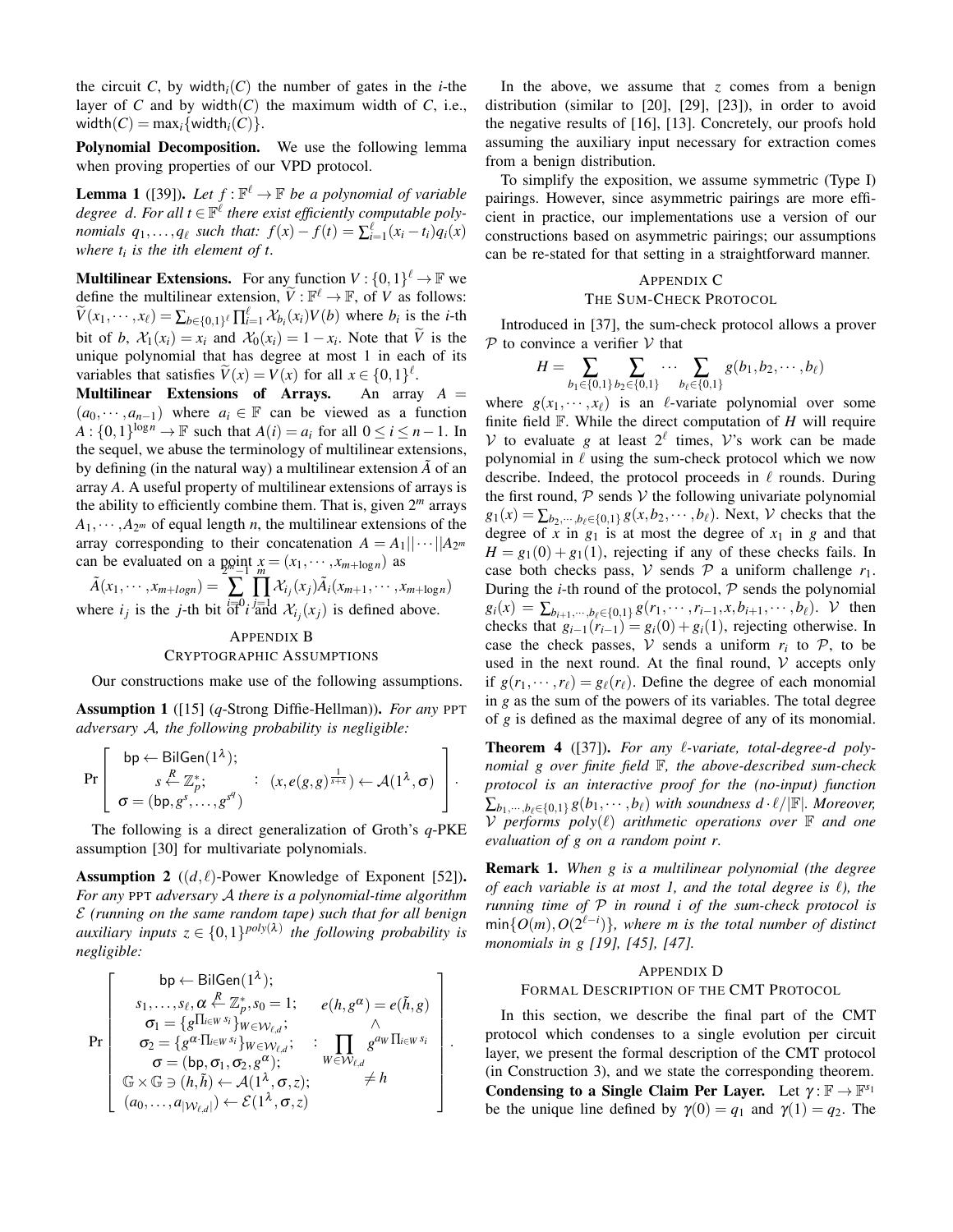**Construction 3 (CMT protocol).** Let  $C: \mathbb{F}^n \to \mathbb{F}$  be a depth-d layered arithmetic circuit over a finite field  $\mathbb{F}$ . Let  $x \in \mathbb{F}^n$  be inputs of *C* such that  $C(x) = 1$ . In order for the prover  $P_{cmt}$  to convince the verifier  $V_{cmt}$  that  $C(x) = 1$ , the protocol proceeds as follows.

- *1) Both parties set*  $a_0 = 1$  *and*  $r_0 = 0$ *. The protocol process as follows.*
- *2) For*  $i = 1, \ldots, d$ , *the protocol proceeds as follows.* 
	- *a)* P*cmt and* V*cmt run the sum-check protocol for value ai*−<sup>1</sup> *and polynomial fi*−1,*ri*−<sup>1</sup> *as per Equation (1). In the last step of the* sum-check protocol,  $V_{sc}$  is supposed to evaluate  $f_{i-1,r_{i-1}}$  at a random point  $\rho_i$ .  $\mathcal{P}_{sc}$  then provides values  $(a_1,a_2)$  for which it claims *that*  $a_1 = \tilde{V}_i(q_1)$  *and that*  $a_2 = \tilde{V}_i(q_2)$  *where*  $q_1, q_2$  *are the last*  $2s_i$  *elements of*  $\rho_i$ *.*
	- b) Let  $\gamma: \mathbb{F} \to \mathbb{F}^{s_i}$  be the line defined by  $\gamma(0) = q_1$  and  $\gamma(1) = q_2$ . P<sub>cmt</sub> sends the degree-s<sub>i</sub> polynomial  $h_i(x) = \tilde{V}_i(\gamma(x))$ . Next,  $V$ verifies that  $h(0) = a_1$  and  $h(1) = a_2$ . In case both check pass,  $\mathcal{V}_{cmt}$  chooses uniformly at random  $r'_i \in \mathbb{F}$ , sets  $a_i = h(r'_i)$ ,  $r_i = \gamma(r'_i)$ *and sends*  $(r_i, a_i)$  *to*  $P_{cmt}$ *.*
- *3) V* accepts if  $a_d = \tilde{V}_d(r_d)$ , where  $\tilde{V}_d$  is the multilinear extension of the polynomial representing the input x.

CMT prover P*cmt* sends a degree-*s*<sup>1</sup> polynomial *h* claimed to be  $V_1(\gamma(\cdot))$  (i.e., the restriction of  $V_1$  to the line  $\gamma$ ). The CMT verifier  $V_{cmt}$  then checks that  $h(0) = a_1$  and that  $h(1) =$  $a_2$ . In case both checks pass,  $V_{cmt}$  picks a random point  $r_1$ and initiates a *single* execution of the sum-check protocol in order to verify that  $h(r_1) = V_1(\gamma(r_1))$ . Thus, this condensing procedure reduces the total number of invocations of the sumcheck protocol was from  $O(2^d)$  to  $O(d)$ .

So far, we have assumed that the circuit *C* has only a single output value  $y \in \{0, 1\}$ . Larger outputs can be handled [47] by having the initial claim made by the prover to be stated directly about the multilinear extension of the claimed circuit output. Formally, consider the following theorem regarding the CMT protocol presented in Construction 3.

**Theorem 5** ([28], [19], [47], [45]). *Let*  $C: \mathbb{F}^n \to \mathbb{F}^k$  *be a depthd layered arithmetic circuit over a finite field* F*. The protocol presented in Construction 3 is an interactive proof for the function computed by C with soundness*  $O(d \cdot \log S / |F|)$ *, where S is the maximal number of gates per circuit layer. Moreover,* P*'s running time is*  $O(|C| \log S)$  *and the protocol uses*  $O(d \log S)$ *rounds of interaction. Finally, if add<sub>i</sub> and mult<sub>i</sub> are computable in time O*(polylog*S*) *for all the layers of C, then the running time of the verifier*  $V$  *is*  $O(n+k+d \cdot \text{polylog} S)$ *.* 

The following remark is particularly useful in case the circuit *C* being evaluated has a highly regular repetitive structure.

Remark 2 ([45]). *If C can be expressed as a composition of (i) parallel copies of a layered circuit C*0 *whose maximum number of gates at any layer is S*0 *, and (ii) a subsequent "aggregation" layered circuit*  $C''$  *of size*  $O(|C|/\log|C|)$ *, the running time of*  $P$  *is reduced to*  $O(|C|\log|S'|)$ *.* 

#### APPENDIX E

### FURTHER REDUCING THE COST OF MEMORY CHECKING

Even after our RAM optimizations from Section III, the circuit *C* contains *T* copies of *Cmem*. In practice however, it is almost certain that not every cycle will perform a memory access. E.g., even for a program that consists of a single for loop that simply loads a memory location per repetition, the total percentage of memory accesses is 25% (one instruction for the memory load, plus three for counter increase, loop bound check, and jump). Motivated by this, we exploit the circuit-independent pre-processing of our argument to modify *C* so that it only contains  $\alpha T$  copies of  $C_{mem}$  where  $\alpha$  is the percentage of general memory accesses over the total steps.

In order to achieve this, we split the witness to two separate parts. The first contains *tr* and *tr*∗∗ sorted by time and instruction type, and the second contains *tr*∗ . Recall that after the optimization in Section III, *tr*∗ only contains  $A_{T+\ell}, \dots, A_{2T+\ell}$ , which is a permutation of  $S_1, \dots, S_T$  sorted by accessed memory addresses. Then, by our design, if *I<sup>i</sup>* is not a memory load/store instruction, we set the accessed memory address of  $S_i$  as 0 and all the values in  $S_i$  as 0s before sorting. In this way, the first  $(1 - \alpha)T$  states in  $A_{T+\ell}, \dots, A_{2T+\ell}$ are all zeros (assuming the real memory address starts from 1) and there is no need to check anything for these states, as they are not memory operations. Because of this layout, now the prover only includes  $A_{T+\ell+\alpha T}$ ,  $\cdots$ ,  $A_{2T+\ell}$  in  $tr^*$ , and tells the verifier the number of non-memory operations. With these information, it is sufficient to validate the new *tr*∗ is a permutation of non-zero states in *tr* using CMT on circuit C', and the technique is described in [52] for handling circuits that receive inputs at different levels. With this optimization, we manage to reduce the number of  $C_{mem}$  further from *T* to  $\alpha T$ , which is a significant improvement in practice. However, the verifier now needs to run two VPD instances (once for each part of the witness). See [52] for a more detailed explanation.

### APPENDIX F COMPLEXITY OF THE MODIFIED CMT

We now analyze the complexity of the sum-check protocol of equation 2 in Section IV-A. For the first  $2s_{i+1}$  rounds, there are at most  $BS_i$  monomials per round, as there are at most  $BS_i$  gates in the *i*-th layer of the circuit and the number of non-zero monomials in  $a\tilde{d}d_{i+1}$  and  $m\tilde{d}dt_{i+1}$  is bounded by the number of gates. By Remark 1, this takes  $O(BS_i)$  arithmetic operations per round, so the complexity for these rounds is  $O(BS_i \log S_{i+1})$ . For the remaining rounds, by Remark 1, P's running time is  $O(2^{\lceil \log B \rceil - j})$  in round  $2s_{i+1} + j$  $(j = 1, \ldots, \lceil \log B \rceil)$  and the complexity is  $O(B)$ . Thus, the complexity is dominated by the first part, i.e.,  $O(BS_i \log S_{i+1})$ .

## APPENDIX G ANALYSIS OF OUR NEW VPD SCHEME

Theorem 6. *Under Assumptions 1 and 2, Construction 1 is an extractable VPD scheme. For a variable-degree-d* `*-variate polynomial f* ∈ F *containing m monomials, algorithm* KeyGen *runs in time O*( $\binom{\ell(d+1)}{\ell d}$  $\binom{d+1}{d}$ ), Commit *in time O*(*m*), Evaluate *in time*  $O(\ell dm)$ *, Ver in time*  $O(\ell)$  *and CheckCom <i>in time O*(1)*. If*  $d=1$ , Evaluate *runs in time*  $O(2^\ell)$ *. The commitment produced*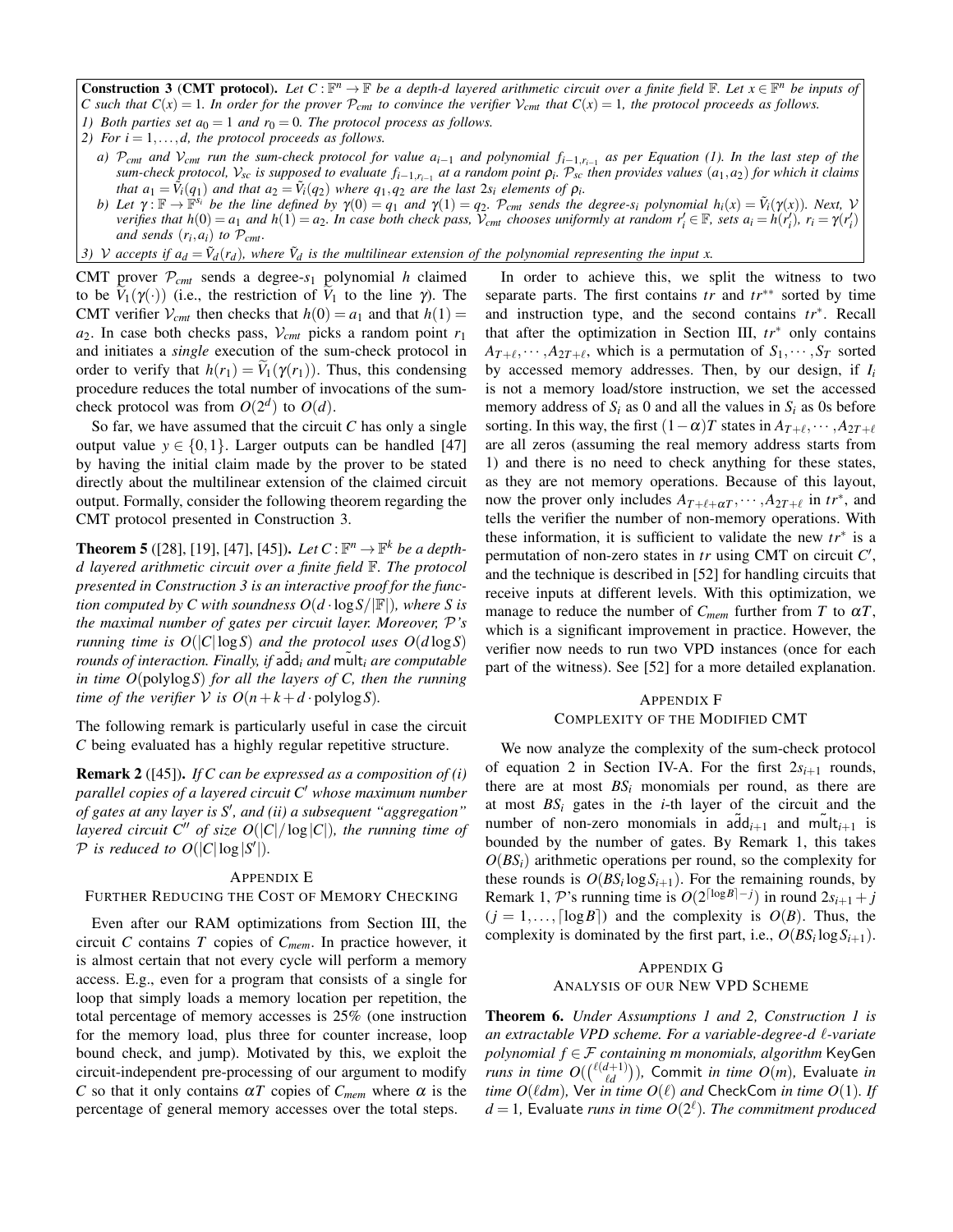*by* Commit *consists of O*(1) *group elements, and the proof produced by* Evaluate *consists of*  $O(\ell)$  *elements of*  $\mathbb{G}$ *.* 

*Proof.* The completeness requirement immediately follows from the construction of (KeyGen, Commit, Evaluate, Ver).

We now prove the extractability property. Let  $A$  be a PPT adversary that on input  $(1^{\lambda}, pp)$ , where  $(pp, vp)$  is the output of KeyGen $(1^{\lambda}, \ell, d)$ , outputs commitment com<sup>\*</sup> such that CheckCom(com<sup>\*</sup>,vp) accepts. This implies that  $e(c_1, g^{\alpha}) =$  $e(c_2, g)$  where com<sup>\*</sup>  $\stackrel{\text{def}}{=} (c_1, c_2)$ . By Assumption 2, there exists PPT extractor  $\mathcal{E}'$  for A such that upon the same input as A, and with access to the same random tape, outputs  $a_0, \ldots, a_{|\mathcal{W}_{\ell,d}|} \in \mathbb{F}$ such that  $\prod_{W \in \mathcal{W}_{\ell,d}} g^{a_W} \prod_{i \in W} s_i = c_1$ , except with negligible probability. Note that, the coefficients  $(a_0, \ldots, a_{|\mathcal{W}_{\ell,d}|})$  can be encoded as a variable-degree- $d$ ,  $\ell$ -variate polynomial that has  $a_i$  as its monomial coefficients. We now build extractor  $\mathcal{E}$ :

- 1) Upon input  $(1^{\lambda}, pp)$ ,  $\mathcal E$  runs  $\mathcal E'$  on the same input.
- 2) E tries to parse the output of E' as  $a_0, \ldots, a_{|\mathcal{W}_{\ell,d}|} \in \mathbb{F}$  and aborts if this fails.
- 3)  $\mathcal E$  outputs  $f'$ , where  $f' \in \mathcal F$  is the polynomial with coefficients  $a_0, \ldots, a_{|\mathcal{W}_{\ell,d}|}.$

Note that  $\mathcal E$  is PPT as  $\mathcal E'$  is PPT and it only performs polynomially many operations in F. It remains to argue that *f* 0 is a valid pre-image of Commit except with negligible probability. Observe that, if  $E$  does not abort, it follows from the construction of Commit that  $\n *Commit*( $f'$ ,  $pp$ ) = *com*, where$ com is the output commitment of  $A$ . By assumption 2, the probability that the output  $\mathcal{E}'$  is not a valid set of coefficients is negligible which concludes the proof.

Next, we prove the soundness property. Let  $A$  be a PPT adversary that wins the soundness game with non-negligible probability. For  $i = 1, ..., \ell$  we define adversary  $A_i$  that receives the same input as  $A$  and executes the same code, but outputs only  $(\pi_i, \pi'_i) \in \pi^*$  (where  $\pi^*$  is the proof output by  $\mathcal A$ ). Moreover, since  $\mathcal A$  is PPT, all these adversaries are also PPT. Thus, for  $i = 1, \ldots, \ell$ , from Assumption 2 there exists PPT  $\mathcal{E}_i$  (running on the same random tape as  $\mathcal{A}_i$ ) which on input  $(1^{\lambda}, \text{pp})$  outputs  $a_{0,i}, \ldots, a_{|\mathcal{W}_{\ell,d}|,i} \in \mathbb{F}$  such that the following holds: If  $e(\pi_i, g^{\alpha}) = e(\pi'_i, g)$  then  $\prod_{W \in \mathcal{W}_{\ell,d}} g^{a_{W,i} \prod_{j \in W} s_j} \neq \pi_i$ , except with negligible probability. Note that, the coefficients  $(a_{0,i},...,a_{|\mathcal{W}_{\ell,d}|,i})$  for  $i=1,...,\ell$  can always be encoded as a variable-degree- $d$ ,  $\ell$ -variate polynomial which we denote by  $q'_i(\mathbf{x})$  for undefined variable  $\mathbf{x} = (x_1, \dots, x_\ell)$ .

We construct an adversary  $\beta$  that breaks Assumption 1. On input  $(1^{\lambda}, p, \mathbb{G}, \mathbb{G}_T, e, g, g^s, g^{s^2}, \dots, g^{s^{\ell \cdot d}}), \mathcal{B}$  does the following: **Parameter Generation.** B implicitly sets  $s_1 = s$  and for  $i =$ 1,...,  $\ell$  he chooses  $r_i \in \mathbb{F}$  uniformly at random and sets (also implicitly)  $s_i = s \cdot r_i$ . Then he chooses uniformly at random a value  $\alpha \in \mathbb{F}$ . Next  $\beta$  needs to generate the terms in  $\mathbb{P} =$  ${g^{\prod_{i \in W} s_i}, g^{\alpha \cdot \prod_{i \in W} s_i}}$ *W*∈*W*<sub>*l*,*d*</sub>. Since the exponent of each term is a product of at most  $l \cdot d$  factors where each factor is one of the values  $s_i = s \cdot r_i$ , it can be written as a polynomial in *s* with degree at most  $\ell \cdot d$ . Therefore, B can compute these terms from the values  $g, g^s, g^{s^2}, \ldots, g^{s^{\ell d}}$  and  $\alpha$ . Finally, B runs A on input  $(1^{\lambda}, pp)$ , where  $pp = (p, \mathbb{G}, \mathbb{G}_T, e, g, g^{\alpha}, \mathbb{P}).$ 

Query Evaluation. \*,*t*\*, *y*\*, π<sup>\*</sup>) from A, B first runs  $\text{Commit}(f^*, \text{pp})$  to receive com  $\stackrel{\text{def}}{=}$  $(c_1, c_2)$  and then runs  $Ver(com, t^*, y^*, \pi^*, vp)$  where  $vp =$  $(1^{\lambda}, p, \mathbb{G}, \mathbb{G}_T, e, g, g^s, g^{s^2}, \dots, g^{s^{\ell \cdot d}}, g^{\alpha})$ . If Ver rejects, B aborts, else he runs extractors  $\mathcal{E}_1, \ldots, \mathcal{E}_\ell$  (defined above) on the same input as A and receives polynomials  $q'_1, \ldots, q'_{\ell}$ . If for the output of any of the  $\mathcal{E}_i$  it holds that  $\prod_{W \in \mathcal{W}_{\ell,d}} g^{a_{W,i} \prod_{j \in W} s_j} \neq \pi_i$ , B aborts. Otherwise, let  $\delta = y^* - f^*(t^*)$  and let  $Q(\mathbf{x})$  be the polynomial over  $\mathbb F$  defined as  $Q(\mathbf{x}) \stackrel{\text{def}}{=} f^*(\mathbf{x}) - f^*(t^*)$  $\sum_{i=1}^{\ell} (x_i - t_i) q'_i(\mathbf{x})$  where  $t^* \stackrel{\text{def}}{=} (t_1, \ldots, t_{\ell})$ . B picks  $\tau \in \mathbb{F}$  uniformly at random. If  $g^{\tau} = g^{-s}$ , he sets  $\tau \leftarrow \tau + 1$ . He then computes polynomial  $Q'(x) \stackrel{\text{def}}{=} Q(x)/(\tau + x_1)$  and finally outputs  $(\tau, e(g, g)^{\delta^{-1} \cdot Q'(s_1, \ldots, s_\ell)})$  as a challenge tuple for Assumption 1. Since  $s_1 = s, s_2 = r_2 \cdot s, \ldots, s_\ell = r_\ell \cdot s$ , we have  $Q'(s_1,...,s_\ell) = Q''(s)$  where  $Q''$  is an efficiently computable univariate polynomial of degree  $\ell \cdot d$  hence  $e(g,g)^{-\delta \cdot Q'(s_1,\ldots,s_\ell)}$ is computable from  $(1^{\lambda}, p, \mathbb{G}, \mathbb{G}_T, e, g, g^s, g^{s^2}, \dots, g^{s^{\ell \cdot d}})$ . B is clearly PPT since all of  $\mathcal{E}_i$  are PPT and he performs polynomially many operations in  $\mathbb{F}, \mathbb{G}, \mathbb{G}_T$ . Next, we analyze

the success probability of  $B$ . Recall that, by assumption A succeeds in violating soundness with probability  $\varepsilon$ . We observe that, *conditioned on not aborting*, B's output is always a valid tuple for breaking Assumption 1. Let us argue why this is true. Since verification succeeds, it holds that  $e(c_1/g^{y^*}, g) = \prod_{i=1}^{\ell} e(g^{s_i-t_i}, \pi_i)$ ; since extraction succeeds, this can be replaced with

$$
e(g,g)^{f^*(s_1,\ldots,s_\ell)-\delta-f^*(t^*)} = \prod_{i=1}^\ell e(g^{s_i-t_i},g^{q'_i(s_1,\ldots,s_\ell)})
$$

$$
e(g,g)^{\delta} = e(g,g)^{f^*(s_1,\ldots,s_\ell)-f^*(t^*)} \prod_{i=1}^\ell e(g^{s_i-t_i},g^{-q'_i(s_1,\ldots,s_\ell)})
$$

$$
e(g,g)^{\delta} = e(g,g)^{f^*(s_1,\ldots,s_\ell)-f^*(t^*) - \sum_{i=1}^\ell (s_i-t_i)q'_i(s_1,\ldots,s_\ell)}.
$$

By the definition of  $Q'$  it follows that

$$
e(g,g)^{\delta} = e(g,g)^{Q(s_1,...,s_{\ell})}
$$
  
\n
$$
e(g,g)^{\frac{\delta}{\tau+s_1}} = e(g,g)^{\frac{Q(s_1,...,s_{\ell})}{\tau+s_1}} = e(g,g)^{Q'(s_1,...,s_{\ell})}
$$
  
\n
$$
e(g,g)^{\frac{1}{\tau+s_1}} = e(g,g)^{\delta^{-1} \cdot Q'(s_1,...,s_{\ell})}.
$$

Thus, the final piece in order to conclude the proof is to bound the probability that  $\beta$  aborts. Note that, conditioned on  $\mathcal A$ winning, B will only abort if extraction fails which can only happen with negligible probability neg( $\lambda$ ). This holds since, if verification succeeds it must be that  $e(\pi'_i, g) = e(\pi_i, g^\alpha)$  for  $i = 1, \ldots, \ell$  and in this case, by Assumption 2, extraction for any of  $\mathcal{E}_1, \ldots, \mathcal{E}_\ell$  fails with negligible probability. Since  $\ell$  is polynomial in  $\lambda$  it follows that the probability any of them fails (which by a union bound is at most equal to the sum of each individual failure probability) is also negligible. Finally, let us argue that the polynomial division  $Q(x)/(\tau + x_1)$  is always possible. Recall, that for polynomials defined over finite fields division is always possible assuming that the divident's degree is at least as large as that of the divisor's. Moreover, the degree of the quotient is at most that of the divident's and that of the remainder is strictly smaller than that of the divisor. Let us